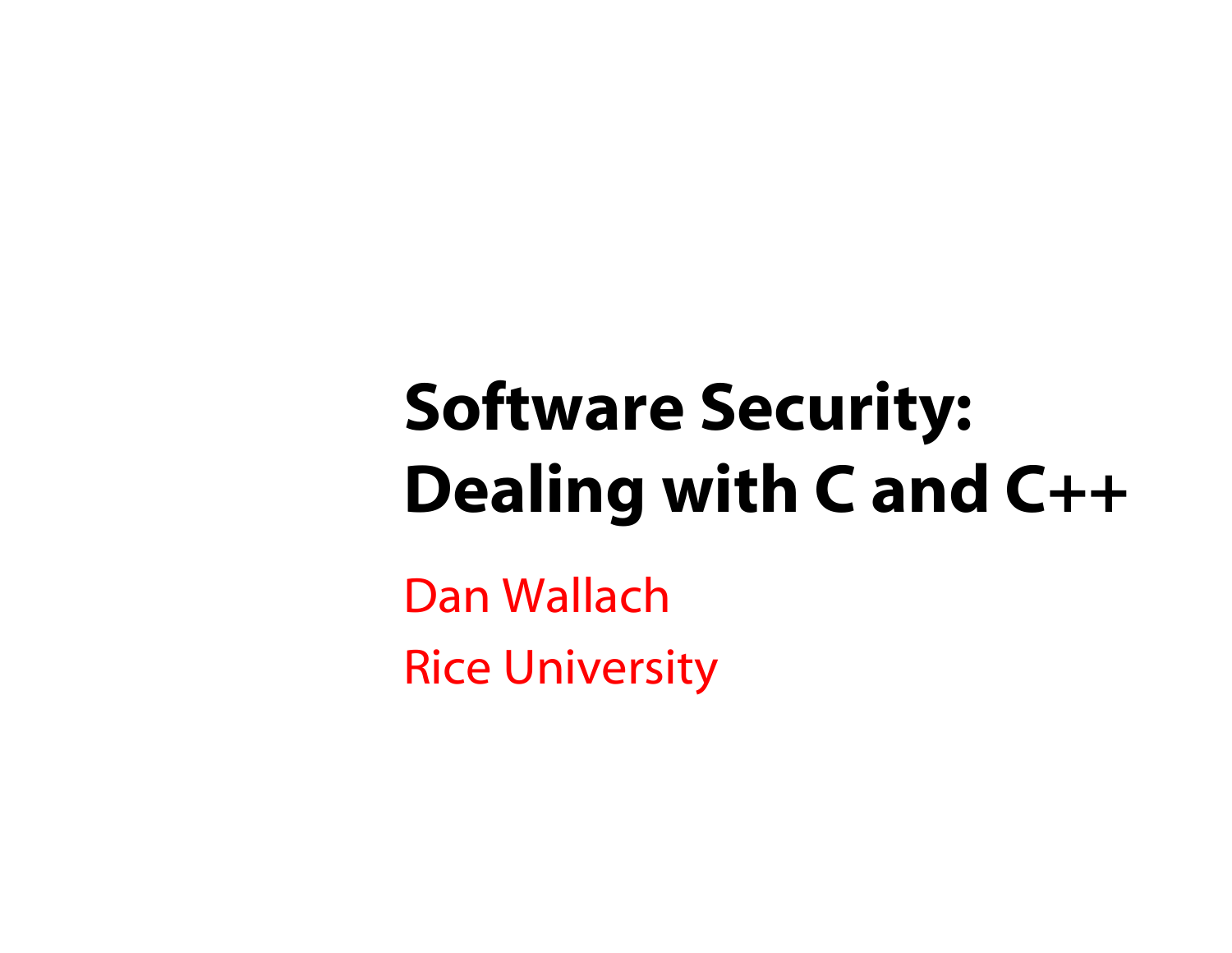## Problems with C and C++

- No memory safety / type safety quarantees
	- Cast pointers to integers
	- No bounds checking on arrays
	- $\bullet$  Unitialized contents from  $\texttt{mallow}(\ )$
	- Reuse memory after free()

Results?

Segmentation fault

Core dumped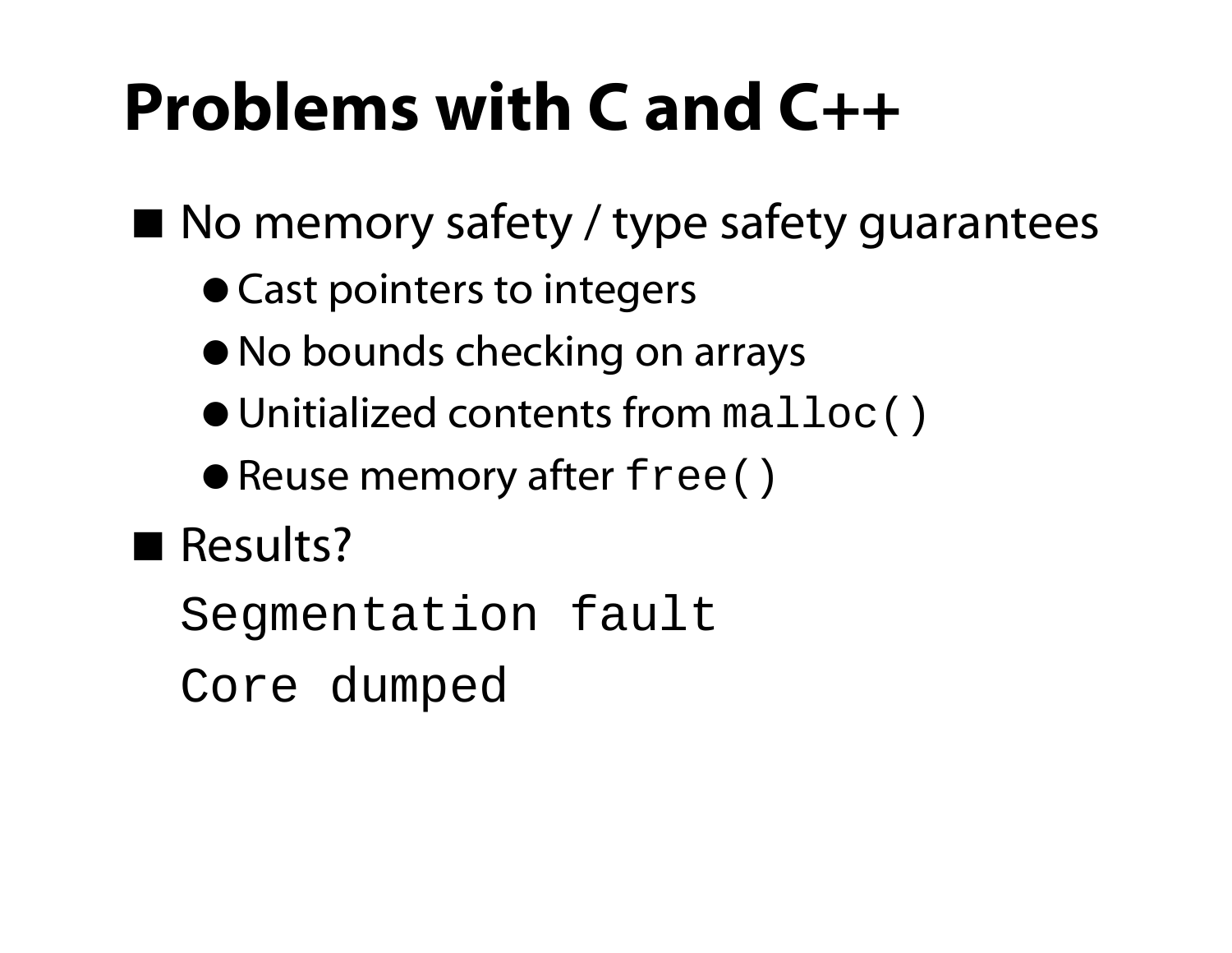### But we need C and C++

- Huge installed base of software / libraries
- Supports every possible platform
- **Mature development tools**

- Security issues?
	- Buffer overflow attacks
	- $\bullet$  Malformed input  $\rightarrow$  crashes
	- Excessive trust of input (SQL injection, etc.)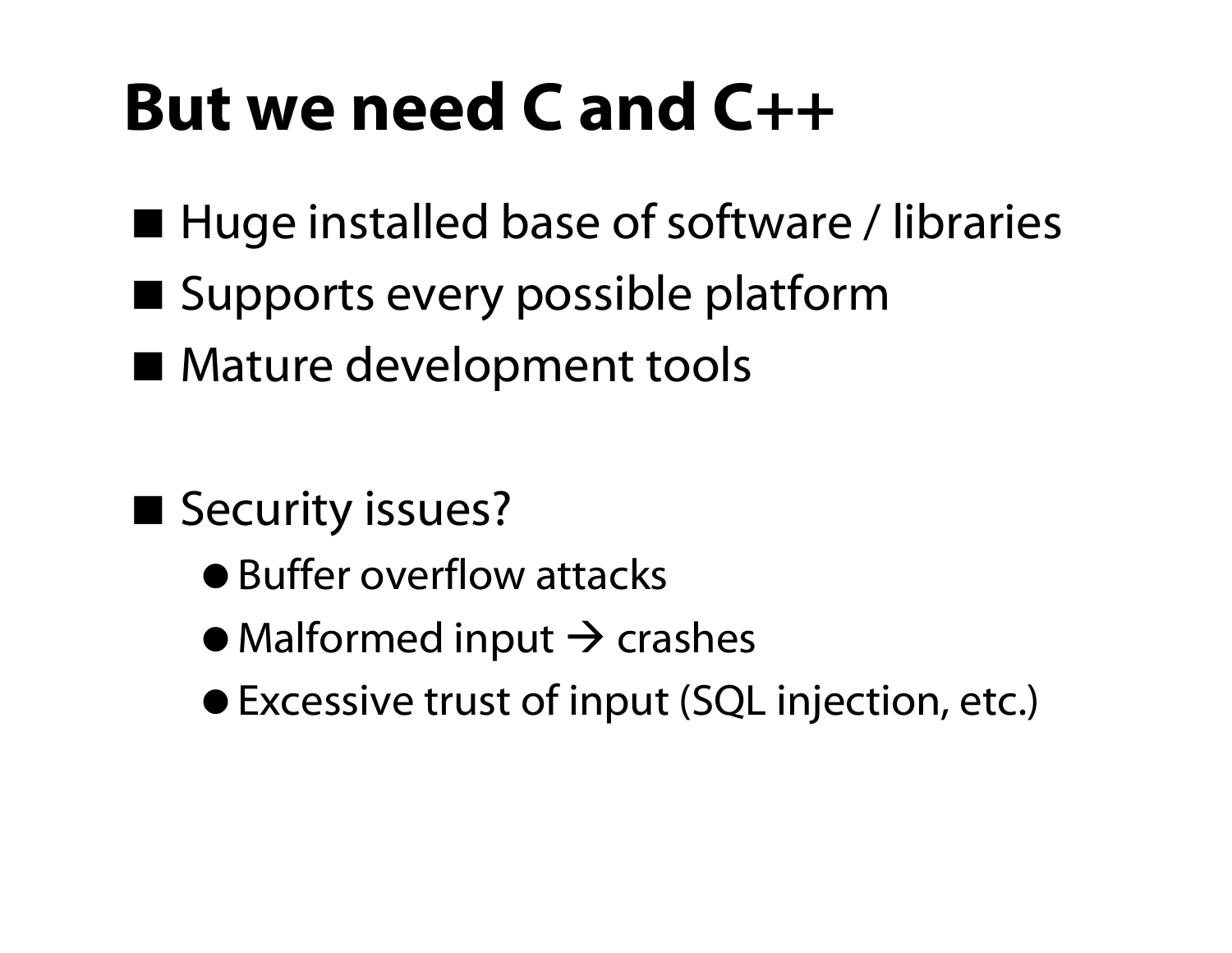## Anatomy of a buffer overflow

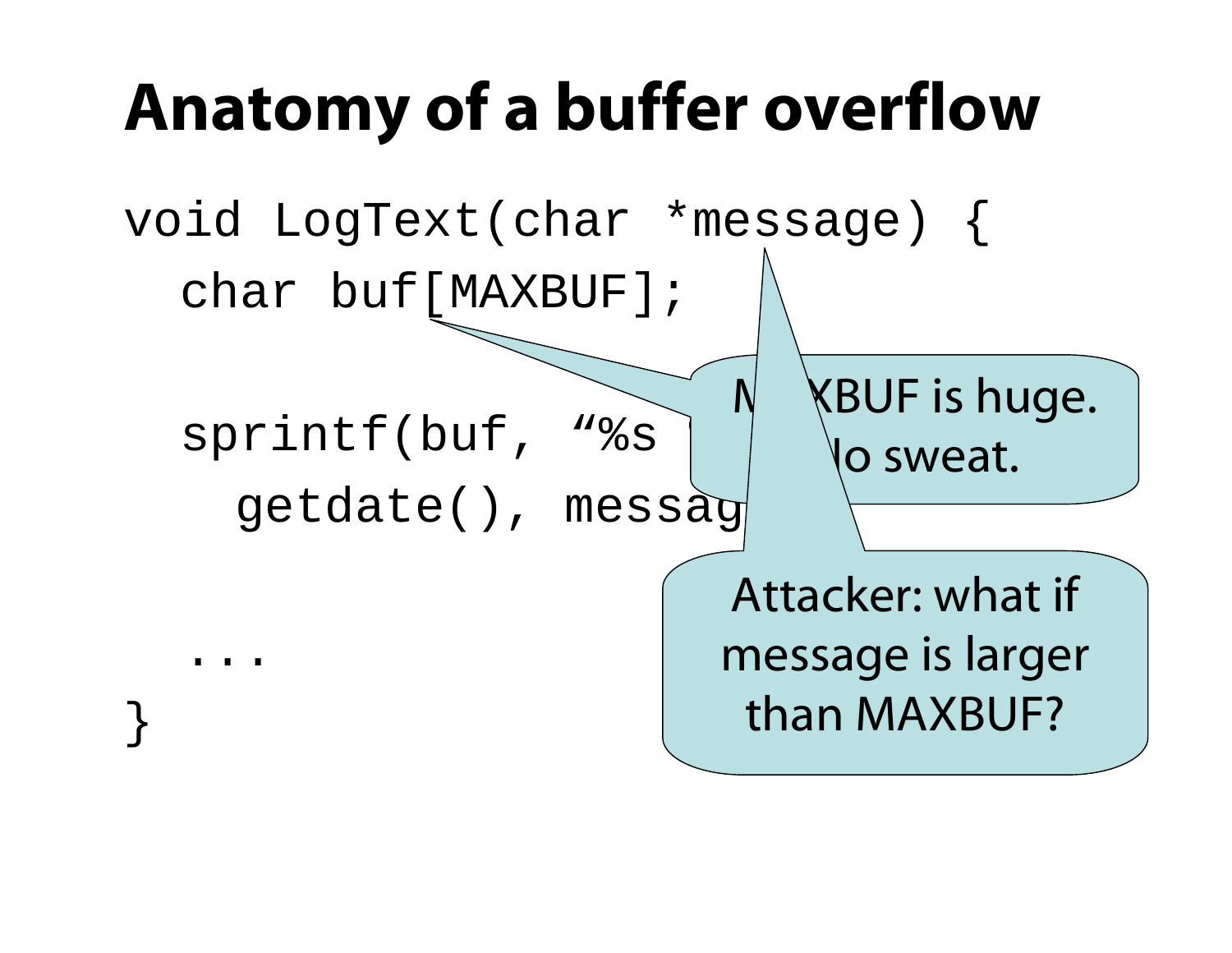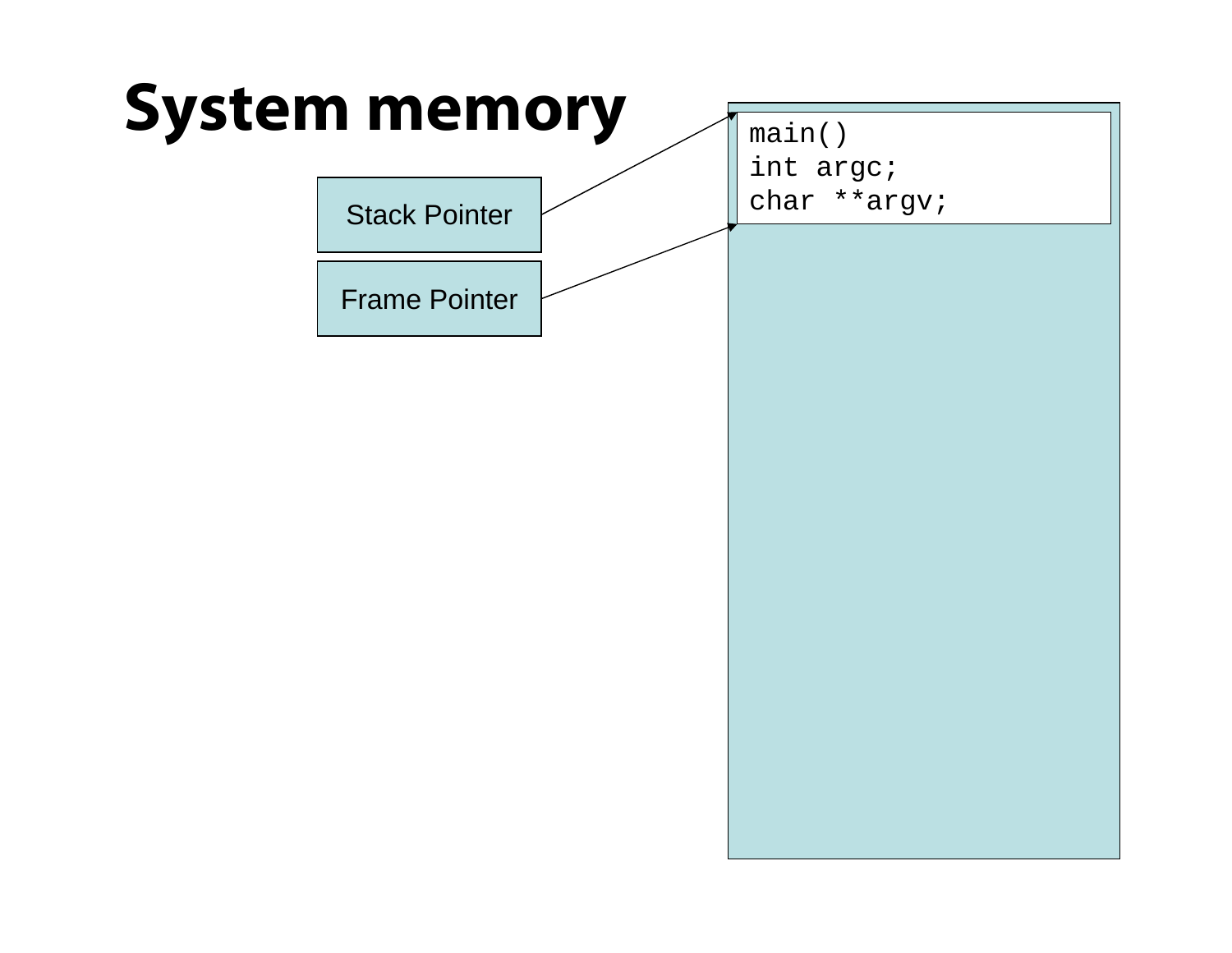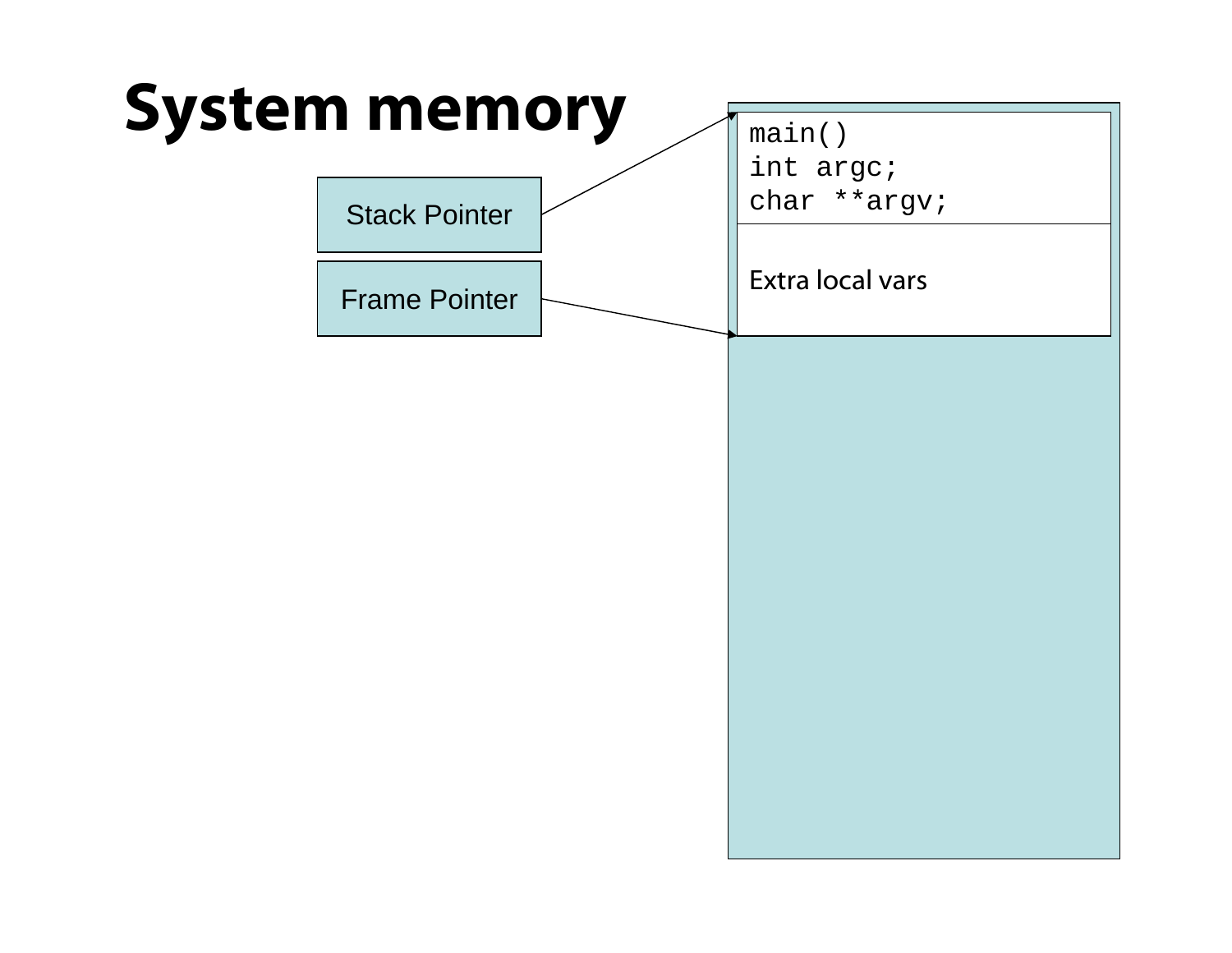# Function call Function

|                      | $\text{max}$<br>int argc;                                                              |
|----------------------|----------------------------------------------------------------------------------------|
| <b>Stack Pointer</b> | char **argv;                                                                           |
| <b>Frame Pointer</b> | <b>Extra local vars</b>                                                                |
|                      | Saved registers<br>Saved stack pointer<br>Saved frame pointer<br>Saved program counter |
|                      | LogText()<br>char *message;                                                            |
|                      |                                                                                        |
|                      |                                                                                        |
|                      |                                                                                        |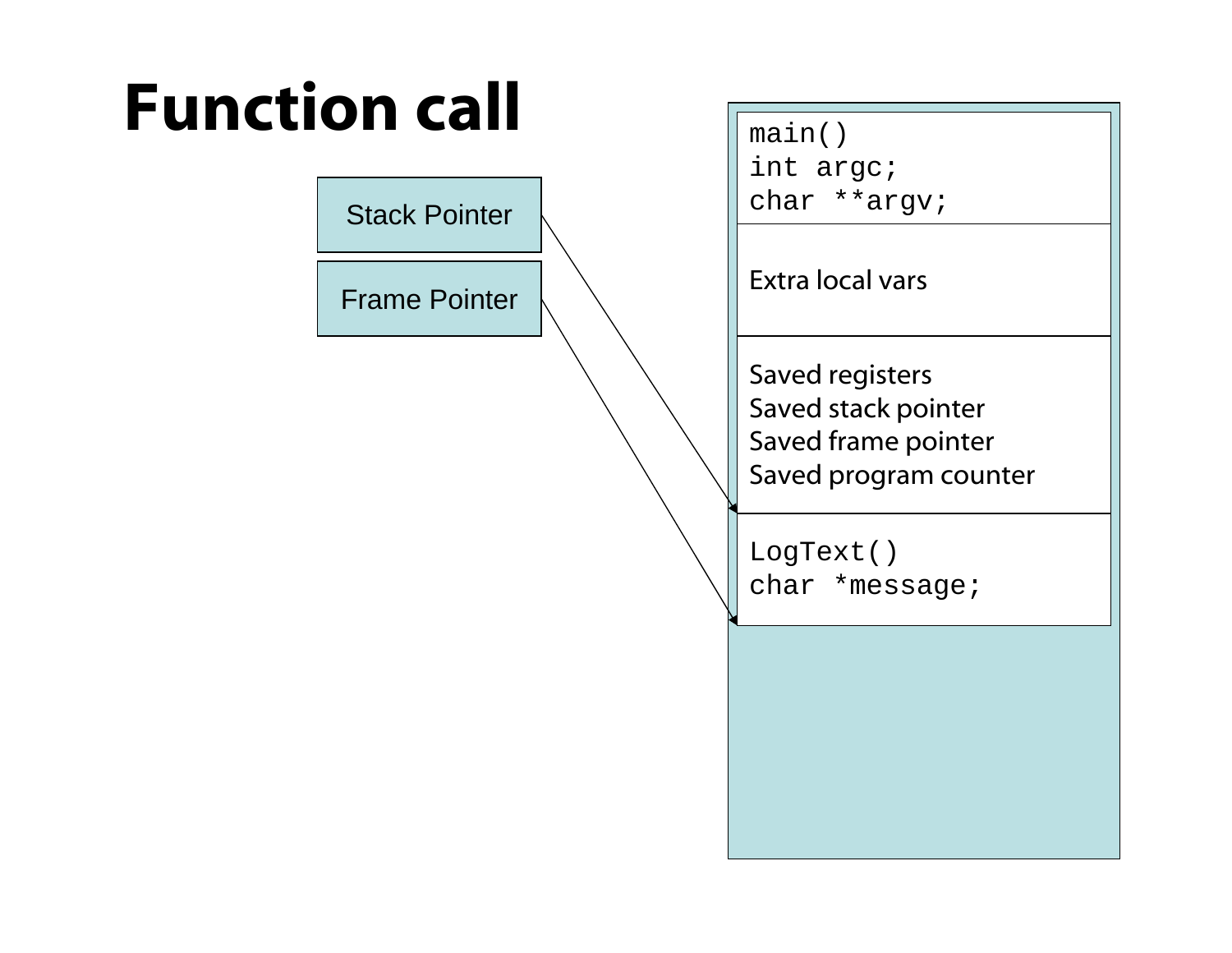| <b>Function call</b> | main()<br>int argc;                                                                    |  |
|----------------------|----------------------------------------------------------------------------------------|--|
| <b>Stack Pointer</b> | char **argv;                                                                           |  |
| <b>Frame Pointer</b> | Extra local vars                                                                       |  |
|                      | Saved registers<br>Saved stack pointer<br>Saved frame pointer<br>Saved program counter |  |
|                      | LogText()<br>char *message;                                                            |  |
|                      |                                                                                        |  |
|                      | char buf [MAXBUF];                                                                     |  |
|                      |                                                                                        |  |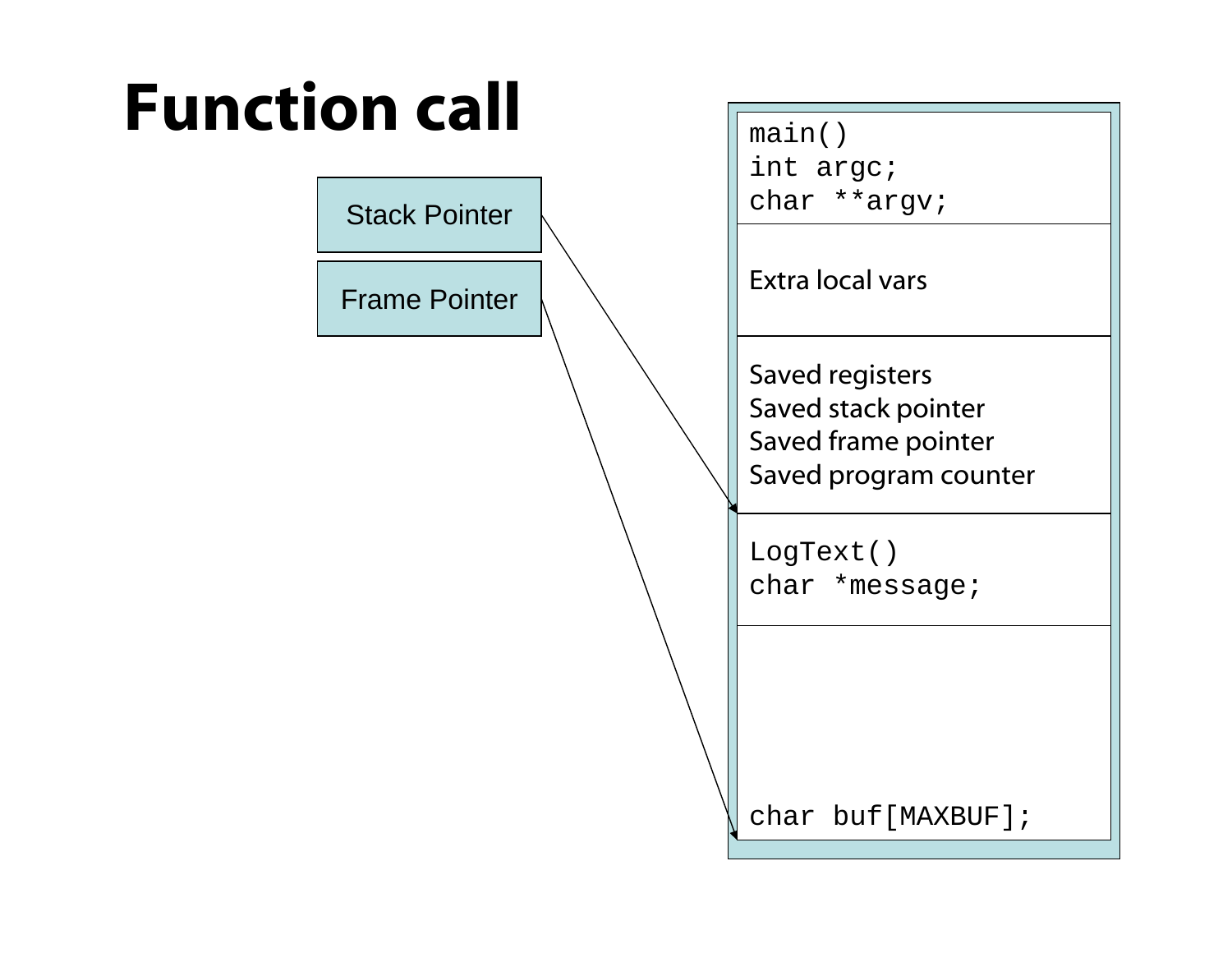### Normal message  $\sqrt{\frac{m}{\text{main}(n)}}$

GET /index.html

#### sprintf(buf, …)

int argc; char \*\*argv;

Extra local vars

Saved registers Saved stack pointer Saved frame pointer Saved program counter

LogText() char \*message;

GET /index.html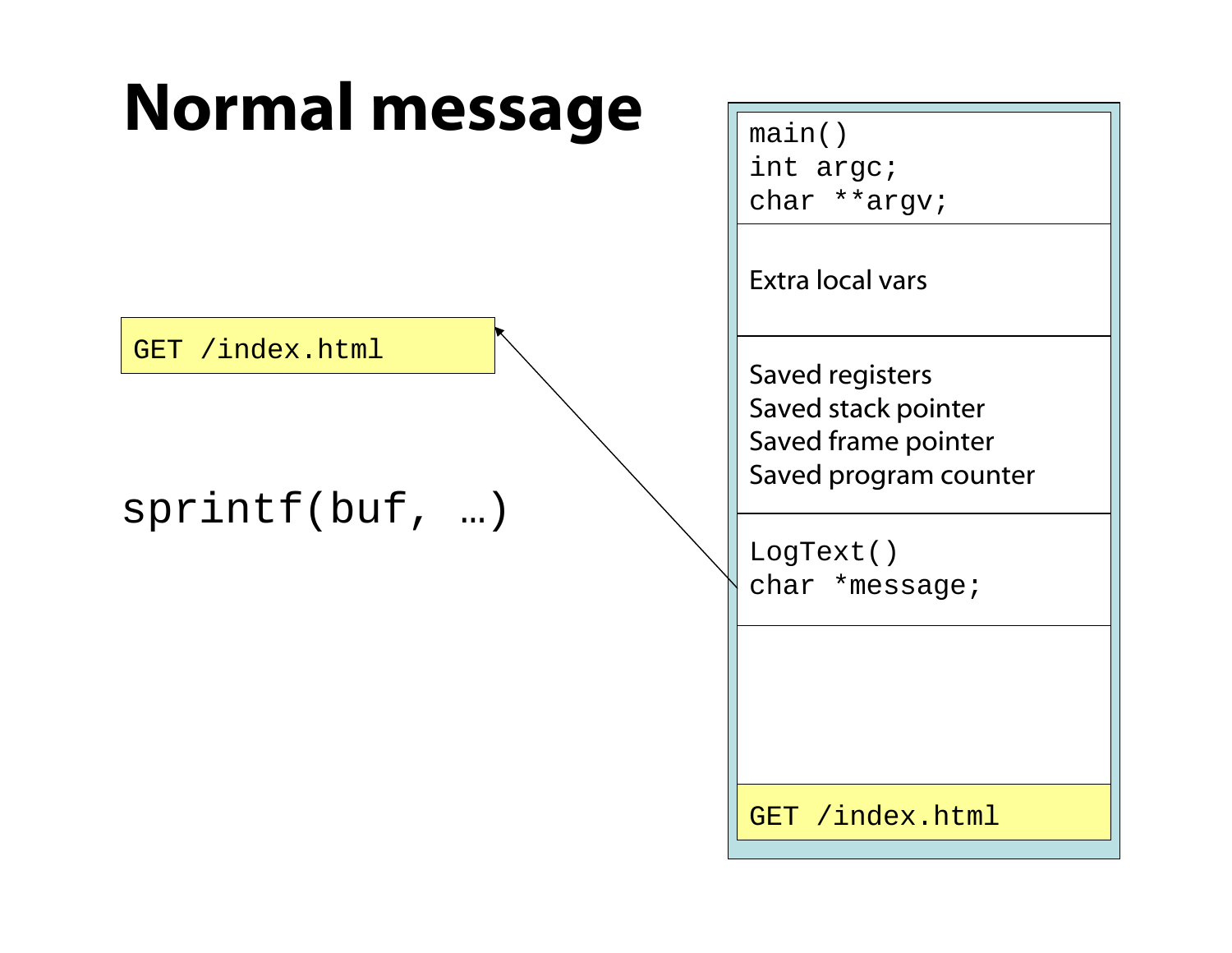### **Attack message**

New stack pointer New frame pointer New return addressxxxxxxxxxxxxxxxxxxxxxxxxxxxxxxxxxxxxxxxxxxxxxxxxxxxxxxxxxxxxxxxxxxxxxxxxxxxxxxxxxxxxxxxxxxxxxxxxxxxxxxxxxxxxxxxxxxxxxxxxxxxxxxxxxxxxxxxxxxxxxxxxxxxxxxxxxxxxxxxxxxxxxxxxxxxxxxxxxxxxGET /xxxxxxxxxxxxxxx

...

| maın()    |              |
|-----------|--------------|
| int argc; |              |
|           | char **argv; |

#### Extra local vars

...

New stack pointer New frame pointer New return address xxxxxxxxxxxxxxxxx LogText() xxxxxxxxxxxxxxxxxxxxxxxxxxxxxxxxxxxxxxxx GET /xxxxxxxxxxxxxx xxxxxxxxxxxxxxxxxxxxxxxxxxxxxxxxxxxxxxxxxxxxxxxxxxxxxxxxxxxxxxxxxxxxxxxxxxxxxxxxxxxxxxxxxxxxxxxxxxxxxxxxxxxxxxxxxxxxxxxxxxxxxxxxxxxxxxxxxxxx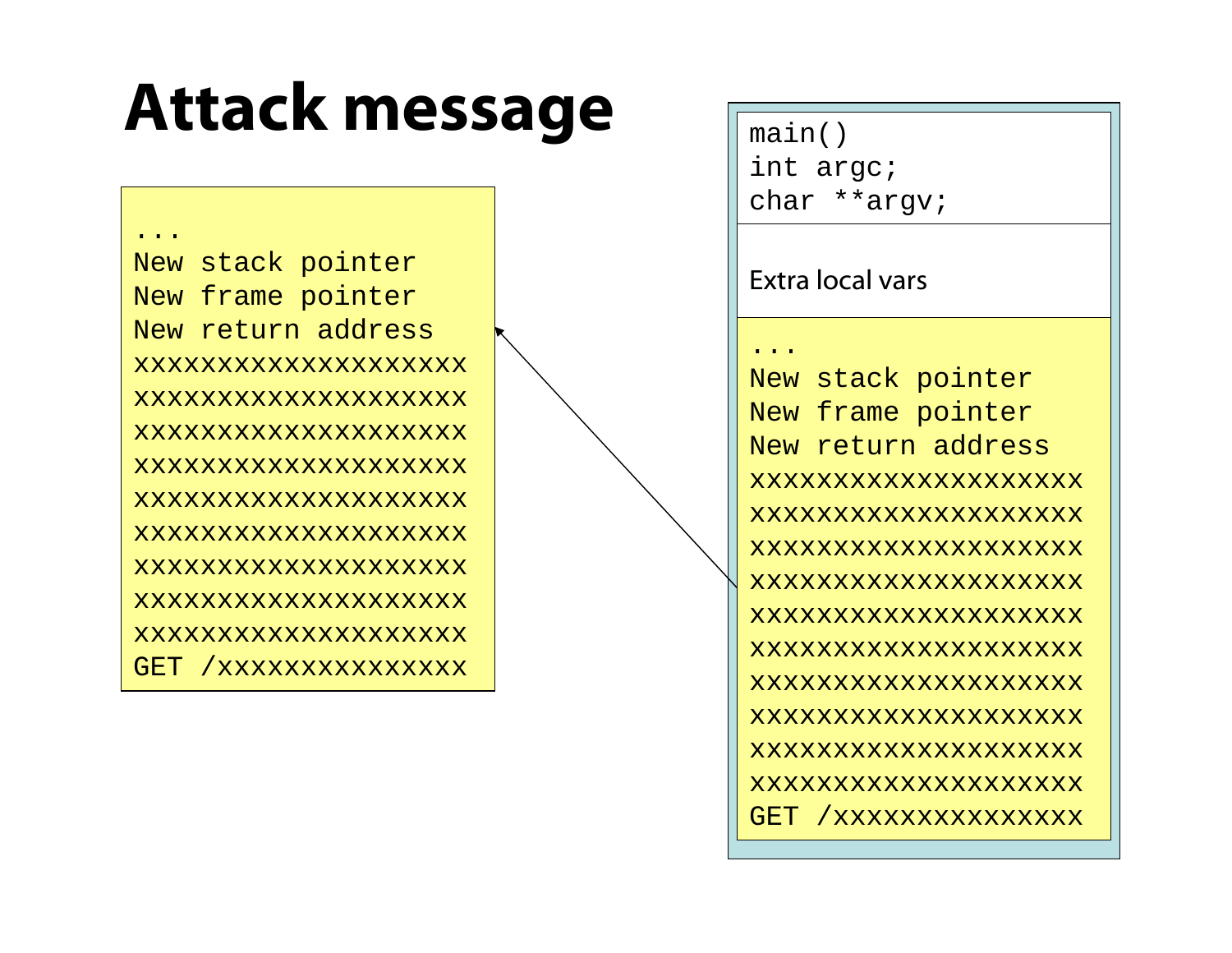## Buffer overflows

#### ■ Overwrite return address

- Option #1: call into your own buffer
- Option #2: set up a stack frame, call elsewhere system("cat /etc/passwd | mail…")
- Attackers don't need source code
	- Plenty of attacks on Windows
	- Generate garbage input, inspect crash dumps ("fuzzing")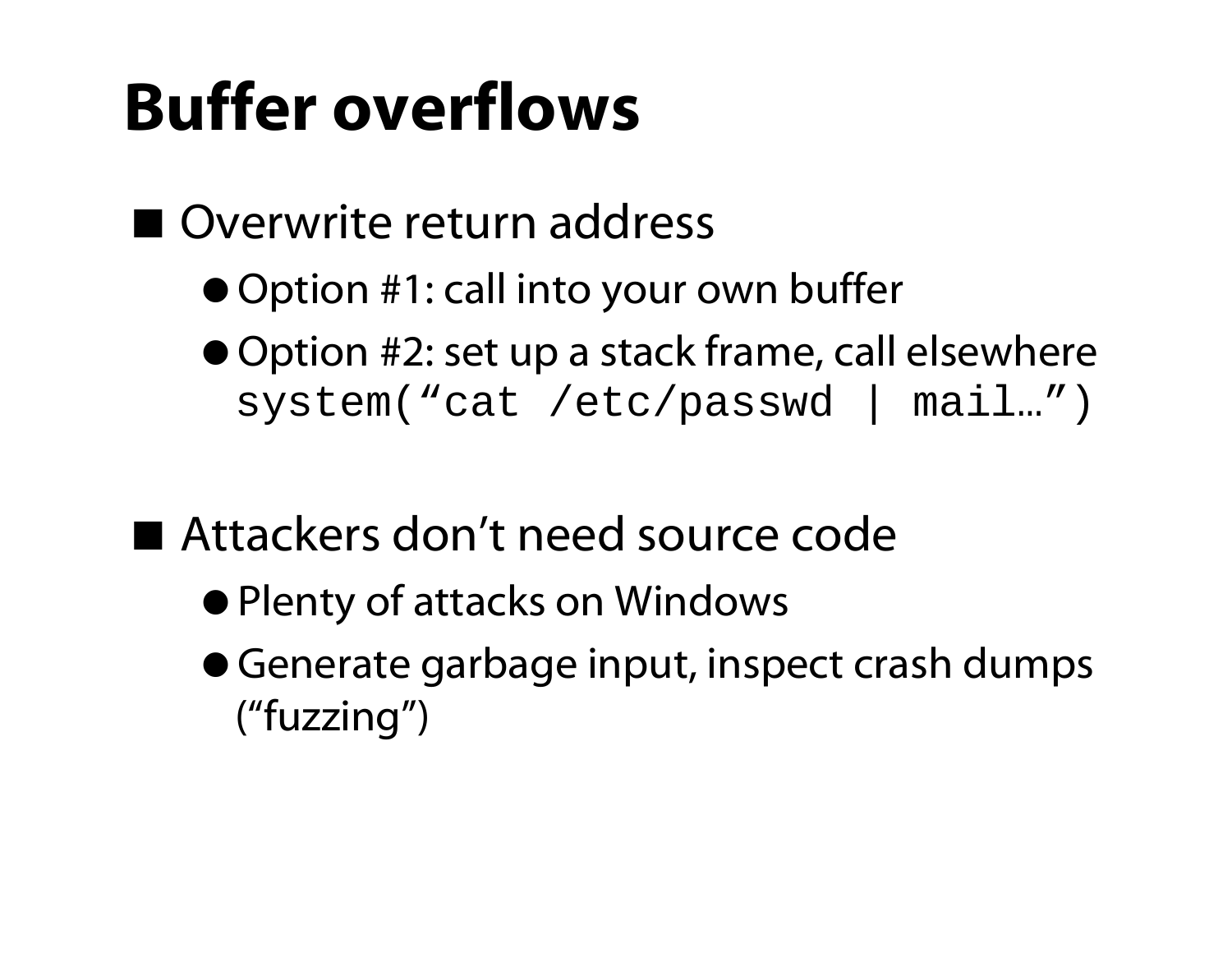# Solution: good string hygiene

- *Never* use sprintf(), gets(), strcpy() or other functions that don't know buffer sizes
- Instead, see snprintf() or asprintf(), strncpy(), ...
- But what if you forget something?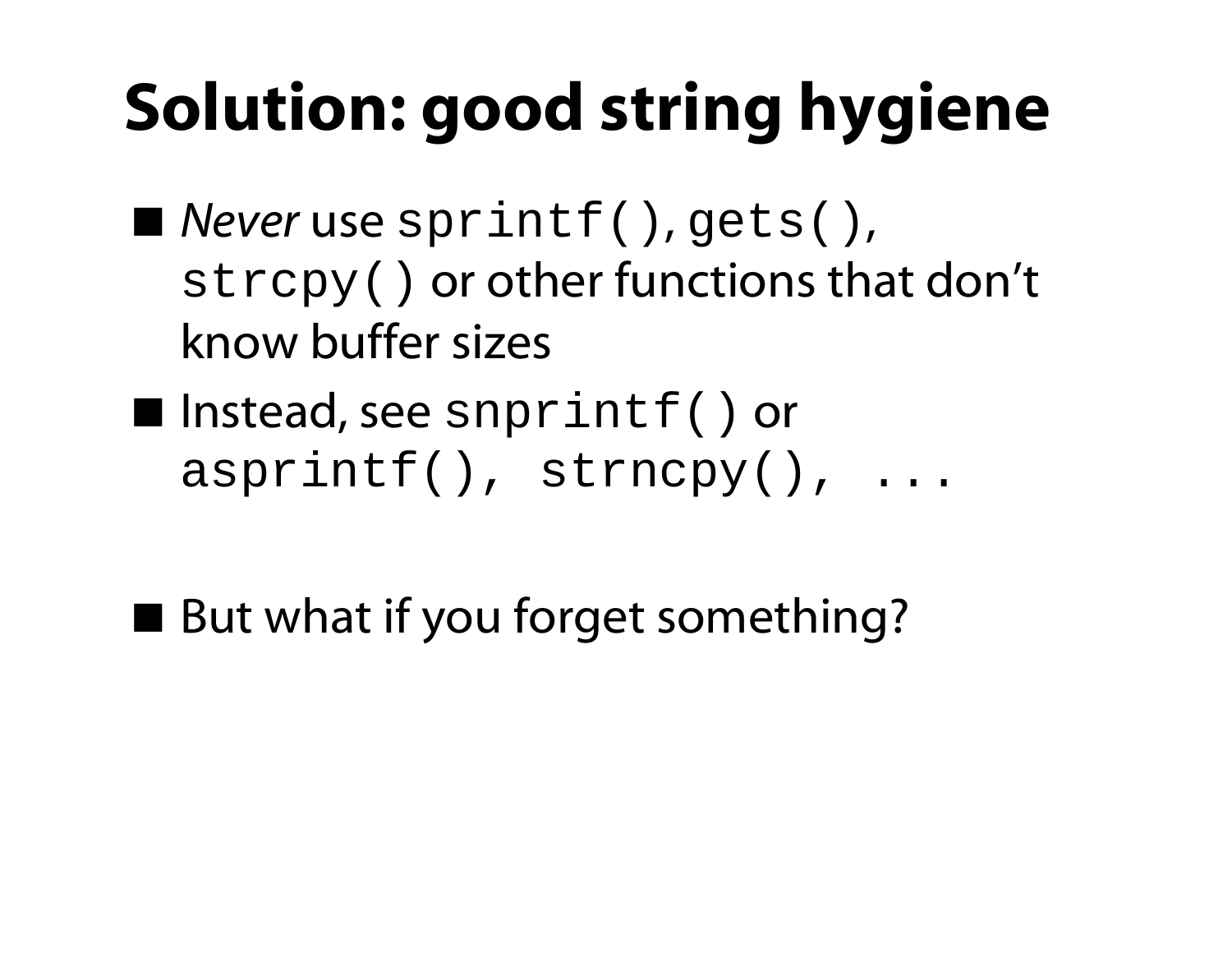#### Lots and lots of solutions…



Web Results 1 - 10 of about 1,030,000 for buffer overflow detection. (0.16 seconds)

#### **Buffer Overflow** Attacks and Their Countermeasures | Linux Journal

This article attempts to explain what buffer overflow is, how it can be exploited ... also a better implemented acc stack overflow detection patch is at: ... www.linuxiournal.com/article/6701 - 75k - Cached - Similar pages

#### **IPDFI Dynamic Buffer Overflow Detection**

File Format: PDF/Adobe Acrobat - View as HTML for fine-grained buffer overflow detection on the heap. ... Table 2: Dynamic buffer overflow detection in 14 models of real vulnerabilities in open source ... www.cs.umd.edu/~puqh/BuqWorkshop05/papers/61-zhivich.pdf - Similar pages

#### **PDFI A Practical Dynamic Buffer Overflow Detector**

File Format: PDF/Adobe Acrobat - View as HTML A Practical Dynamic Buffer Overflow Detector, Olatunji Ruwase, Transmeta Corporation. 3990 Freedom Circle. Santa Clara, CA 95054. tjruwase@transmeta.com ... suif.stanford.edu/papers/tunji04.pdf - Similar pages

#### [PDF] Accurate Buffer Overflow Detection via Abstract Payload Execution.

File Format: PDF/Adobe Acrobat - View as HTML We have evaluated the detection rates, as well as the performance impact of our proposed system. Keywords: Intrusion Detection, Buffer Overflow Detection, ... www.infosys.tuwien.ac.at/.../ Accurate Buffer Overflow Detection via Abstract Payload Execution.pdf - Similar pages

#### **BOON**

BOON Buffer Overrun detectiON. Announcing a first public release of BOON. What. BOON is a tool for automatically finding buffer overrun vulnerabilities in C ...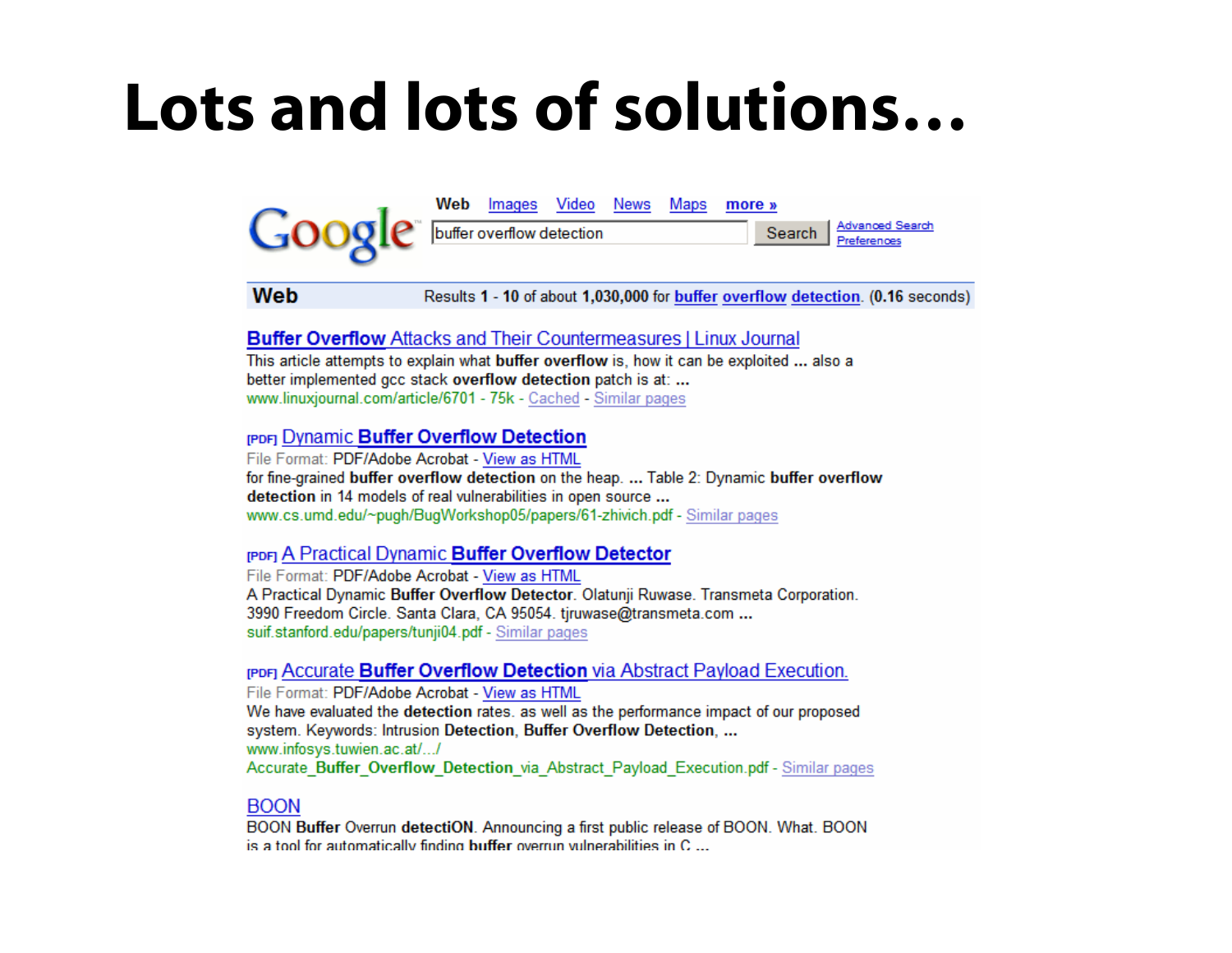## This lecture

- Runtime solutions (e.g., StackGuard)
- Compile-time static analysis
- Software engineering for security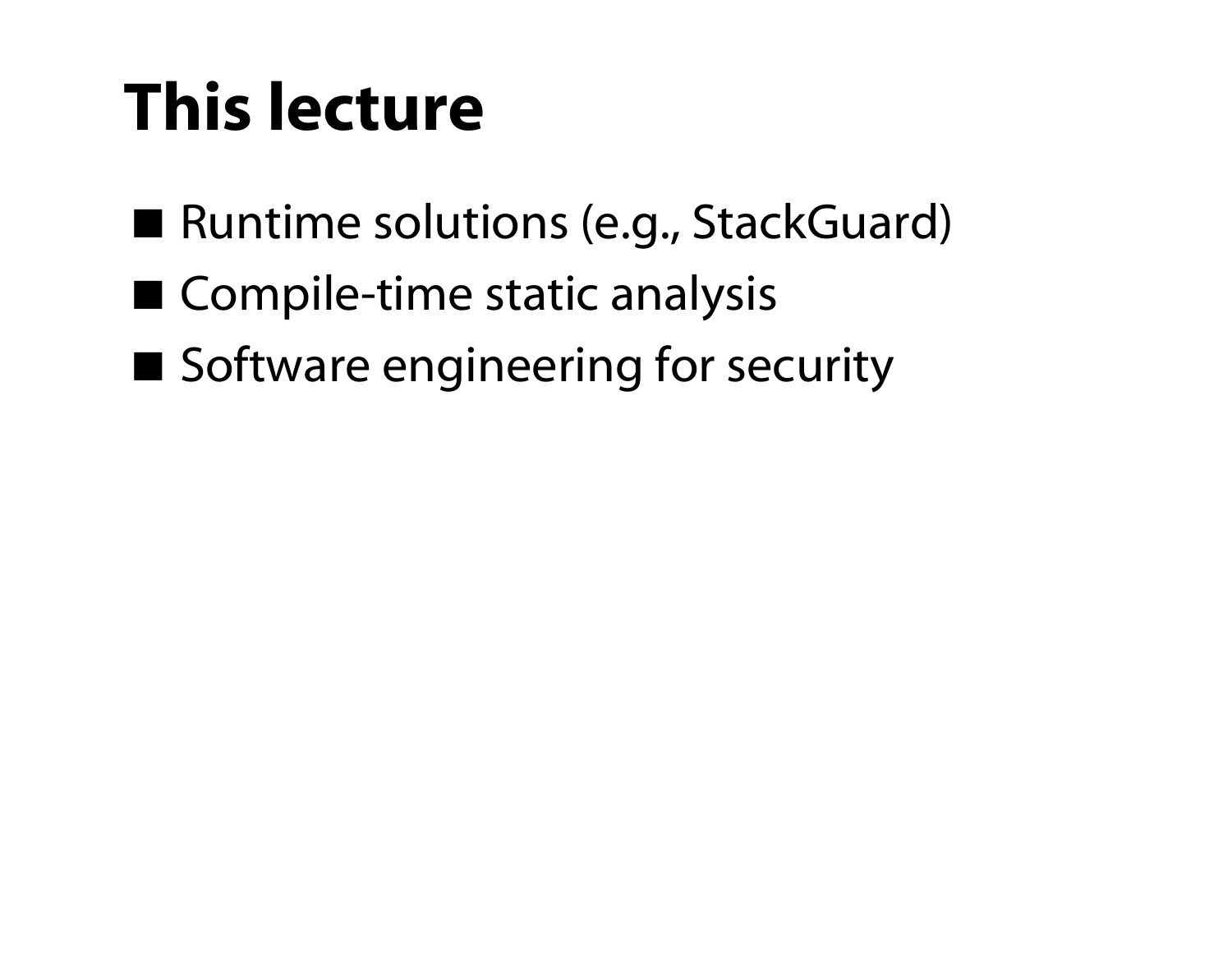## Runtime solutions

Started with StackGuard [Cowan et al., 1998]

- "Canaries" surround the return value
- Validate the canaries before returning
- Standard feature on modern C++ compilers
	- gcc 4.1 has –fstack-protector
	- MS Visual Studio 7.0 has / GS flag

- Modest performance cost
	- Enabled by default in OpenBSD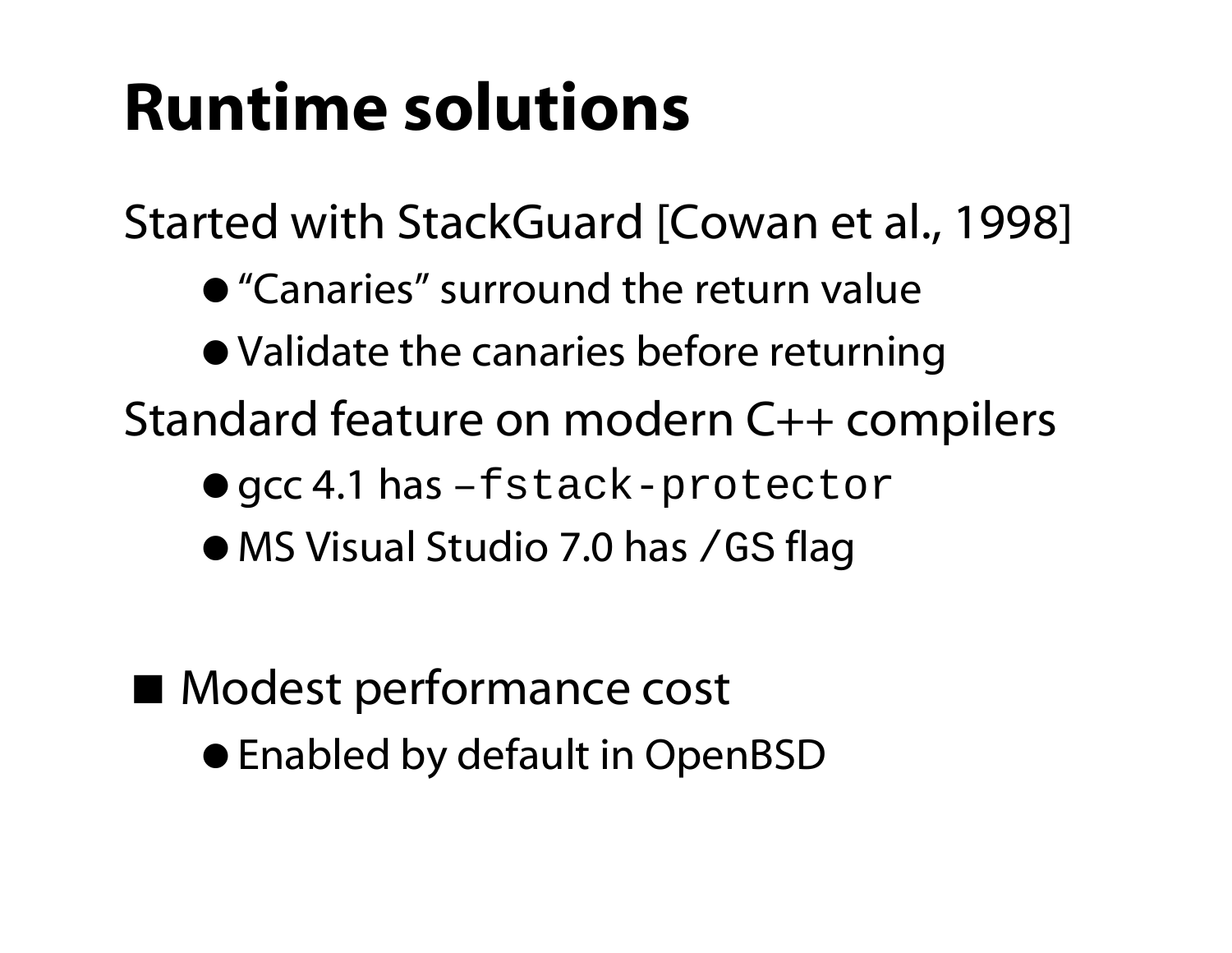### StackGuard discussion

■ Defeats code injection and *return-to-libc* attacks

- No protection against *heap* overflows
- Cannot patch pre-compiled binaries
- More subtle attacks may still work (e.g., modify a code pointer on the stack)
	- In C++, lots of code pointers around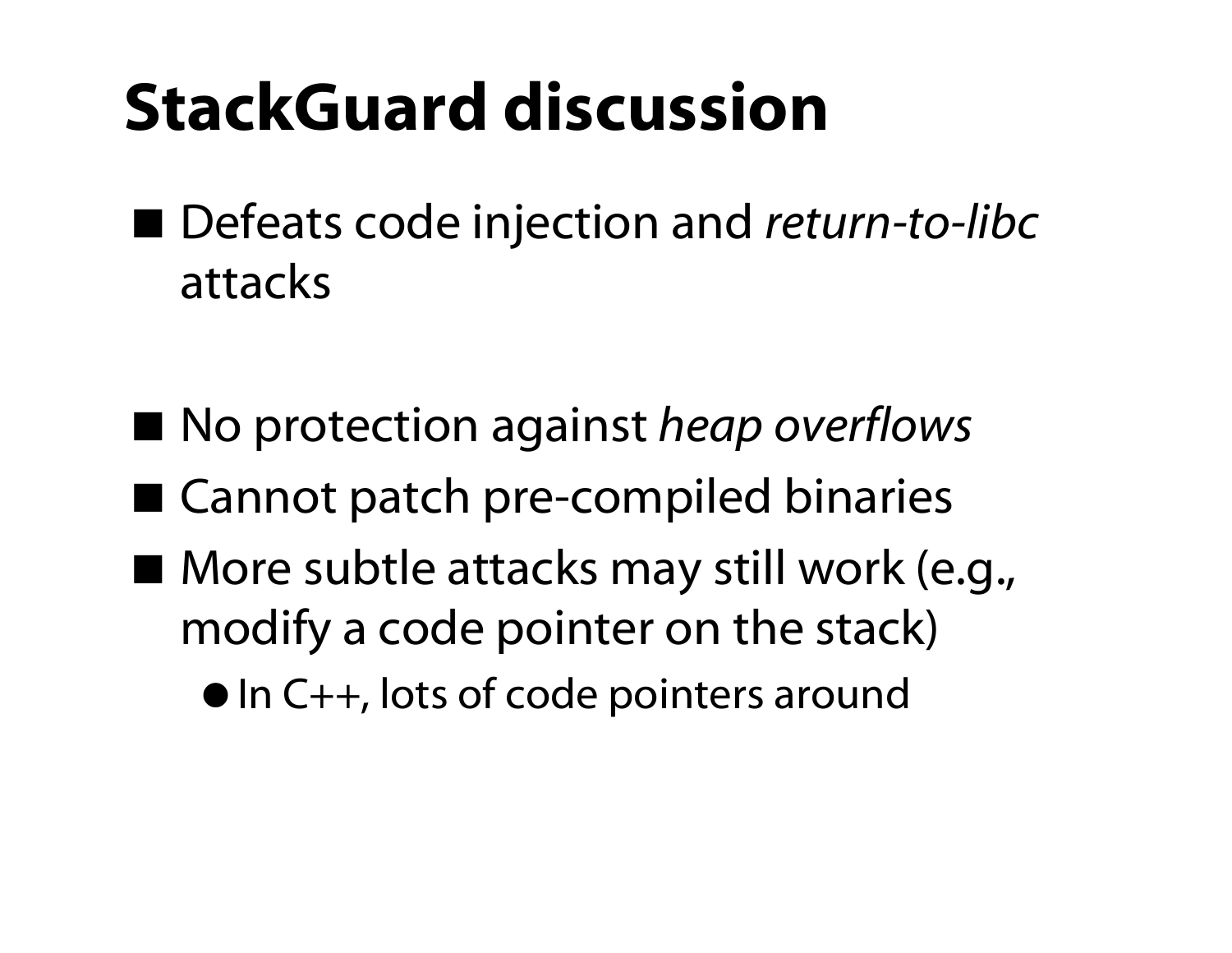# No eXecute page bits

- Recent x86 architectural feature (existed on many other CPUs for years)
- Code pages must be marked executable
- Executable pages are not writable
- **Stack is not executable**

- $\blacksquare$  Eliminates attacks that inject code
- Does not prevent return-to-libc attacks
- Some programs may break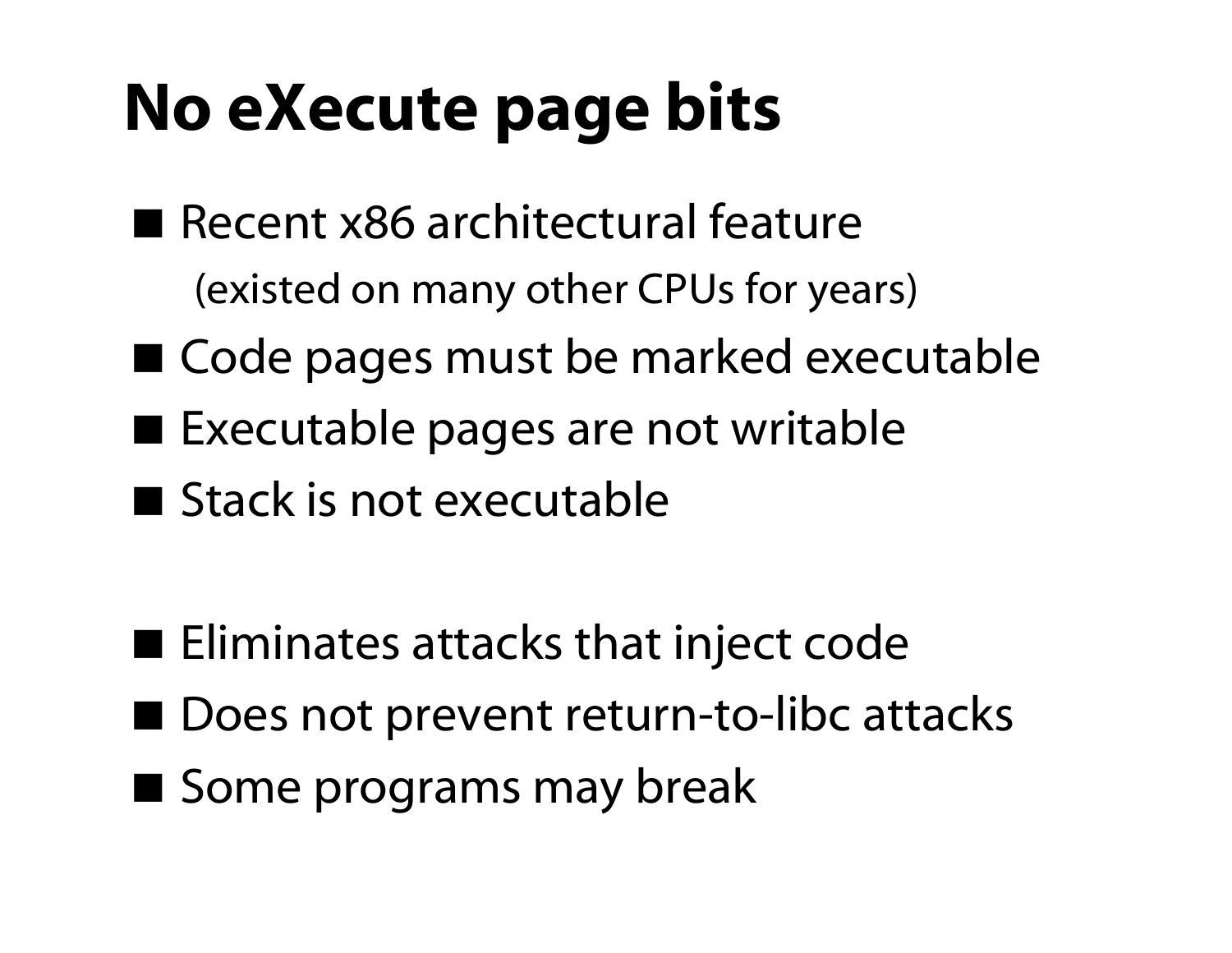# Other approaches

- Grow the stack up instead of down
	- Doesn't work so well on x86
- Address space randomization
	- Change locations of libraries / functions
	- Works well with a sparse 64-bit address space
	- Brute force attacks possible with 32-bit addrs

- Use a better programming language
	- More on this later…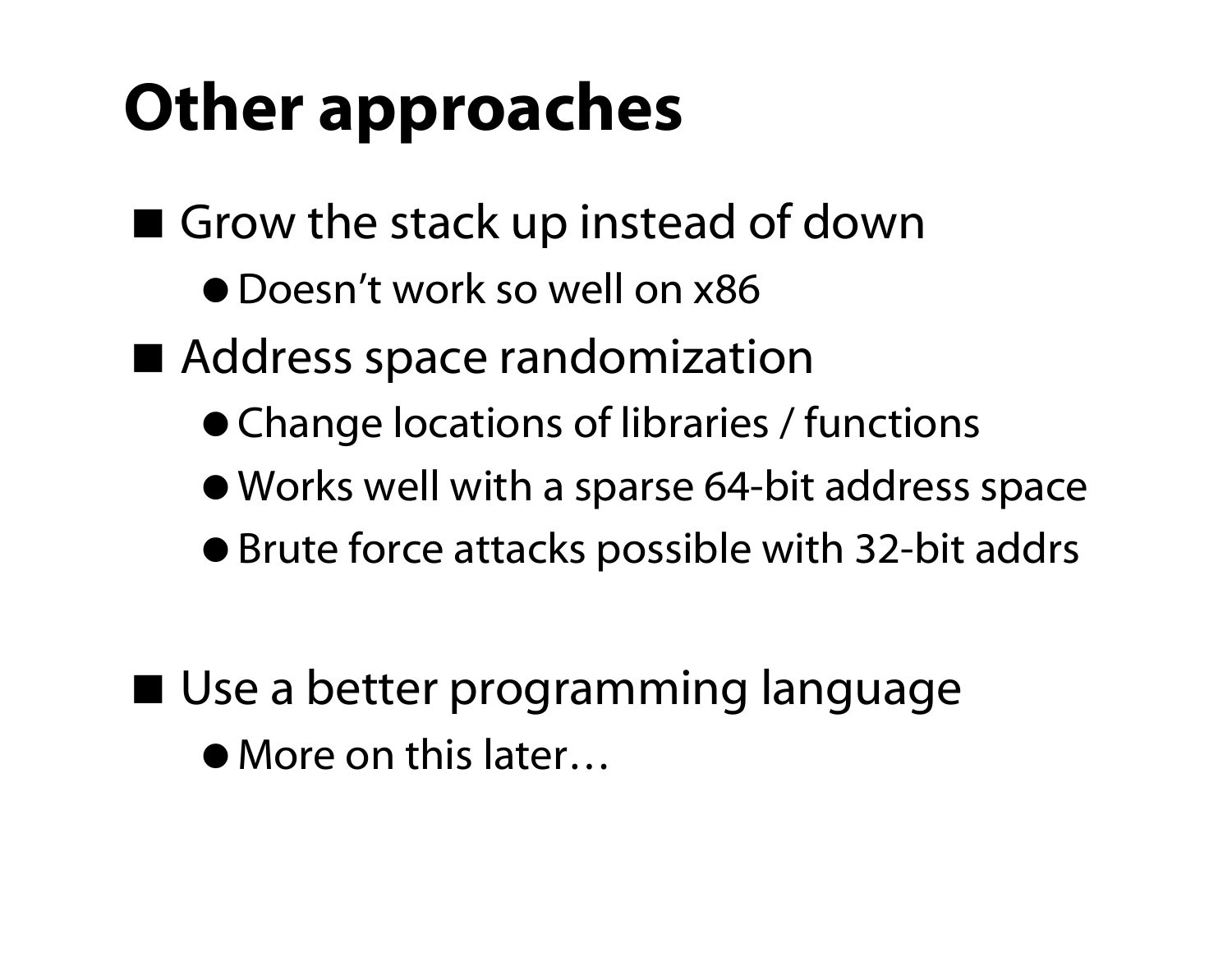# Static analysis

- Growing industry (Coverity, Fortify, ...)
- Many open source tools
	- C/C++: BOON, MOPS, CQual, splint, ...
	- Java: ESC/Java2, FindBugs
- Complete program coverage
	- **Tools will follow obscure code paths**
- Non-trivial programmer overhead
	- Annotating code to help the scanner
	- Studying output, dealing with false positives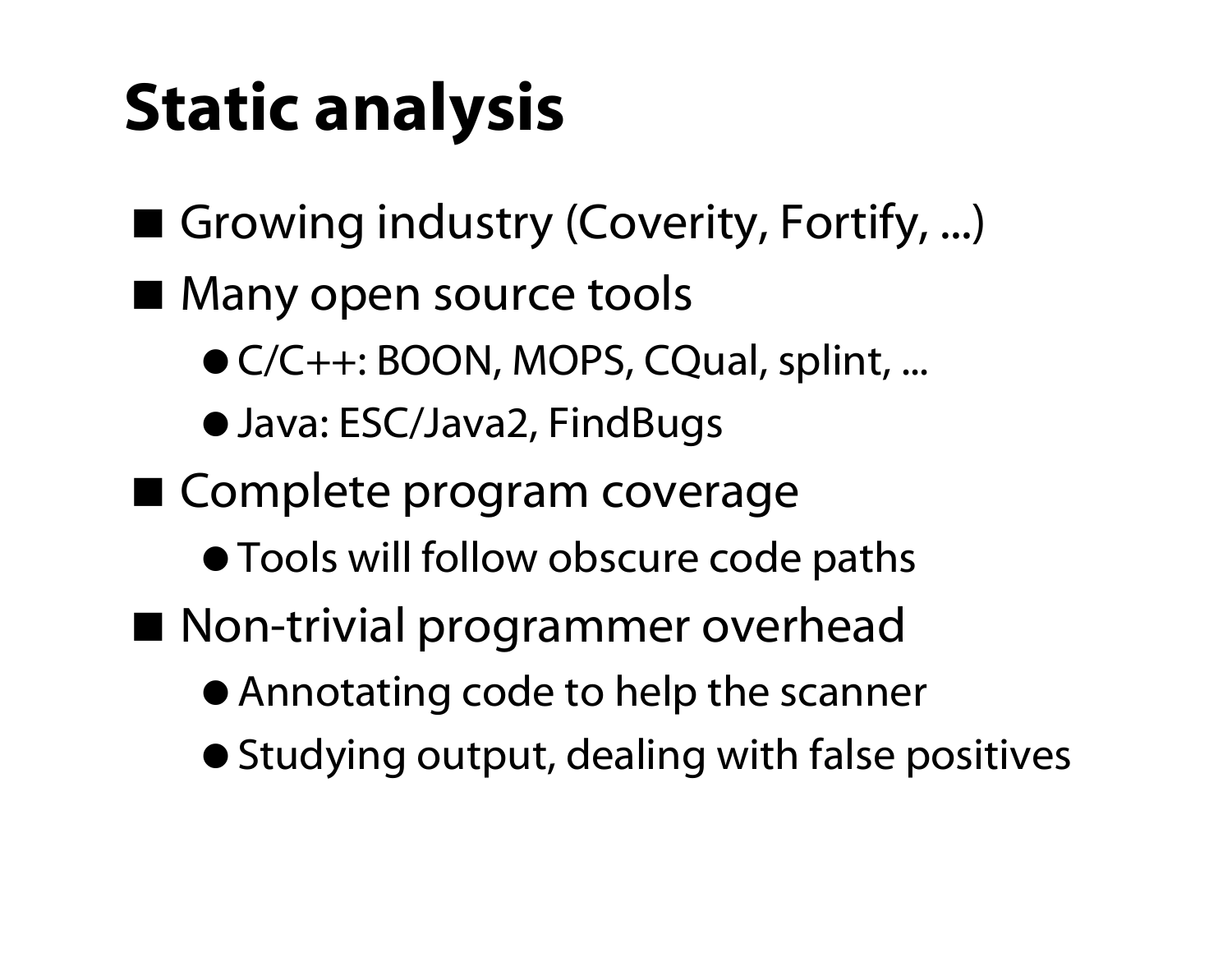#### Example: user/kernel data analysis

#### ■ CQual uses data flow analysis

- Can identify use of "tainted" data in an untainted context
- Reading user data in Linux kernel
	- Proper behavior: Copy data from user to kernel space with safe routine, then parse
	- Annotations: label user pointers on the way in, forbid dereferencing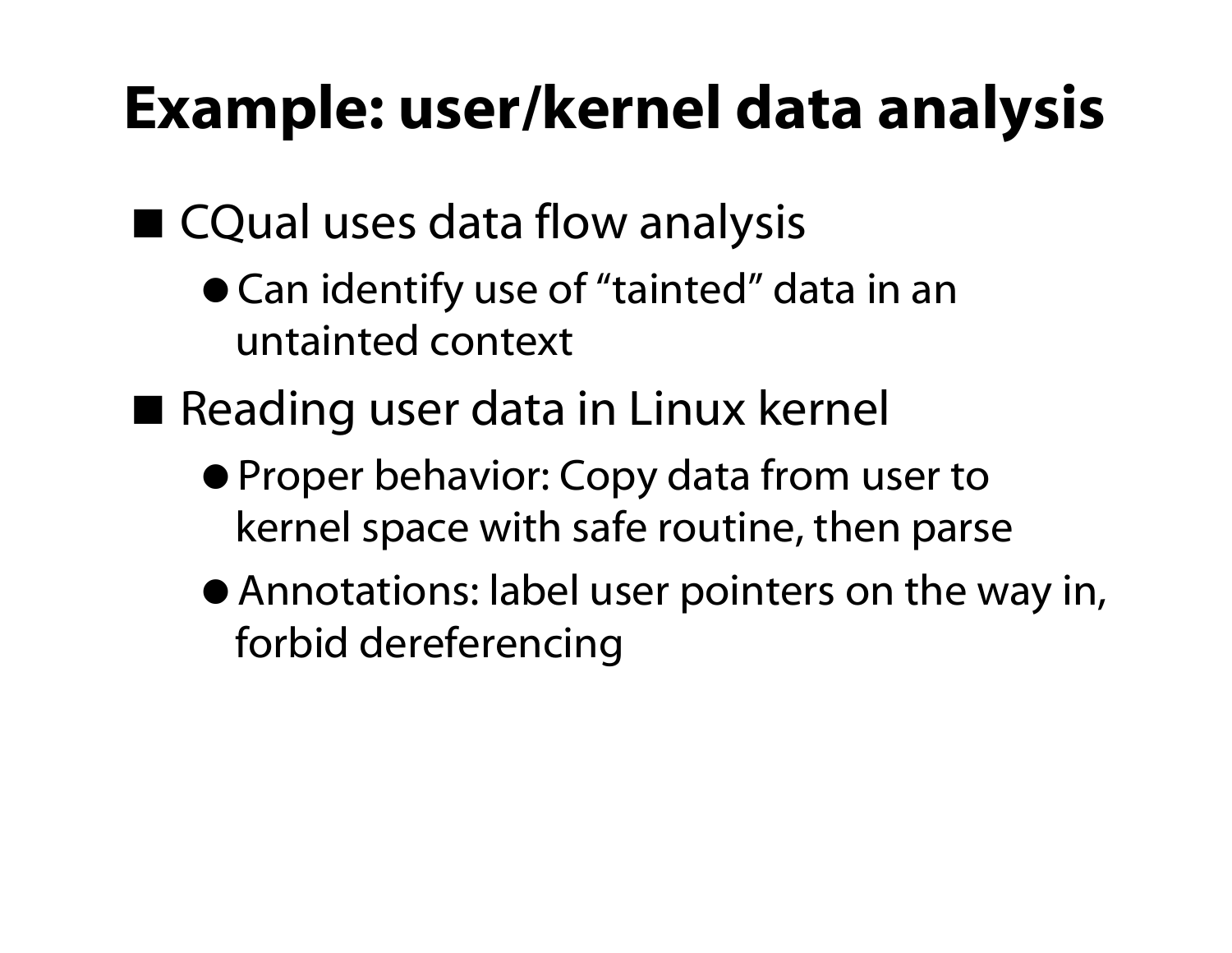# Other analyses

■ Untrusted (network) data never used ...

- $\bullet$  as printf format string
- $\bullet$  as part of an SQL command
- as part of HTML output (cross-site scripting)
- $\blacksquare$  Incorrect  $\texttt{malloc}$  / free behavior
- Y2K bugs
- Device drivers following rules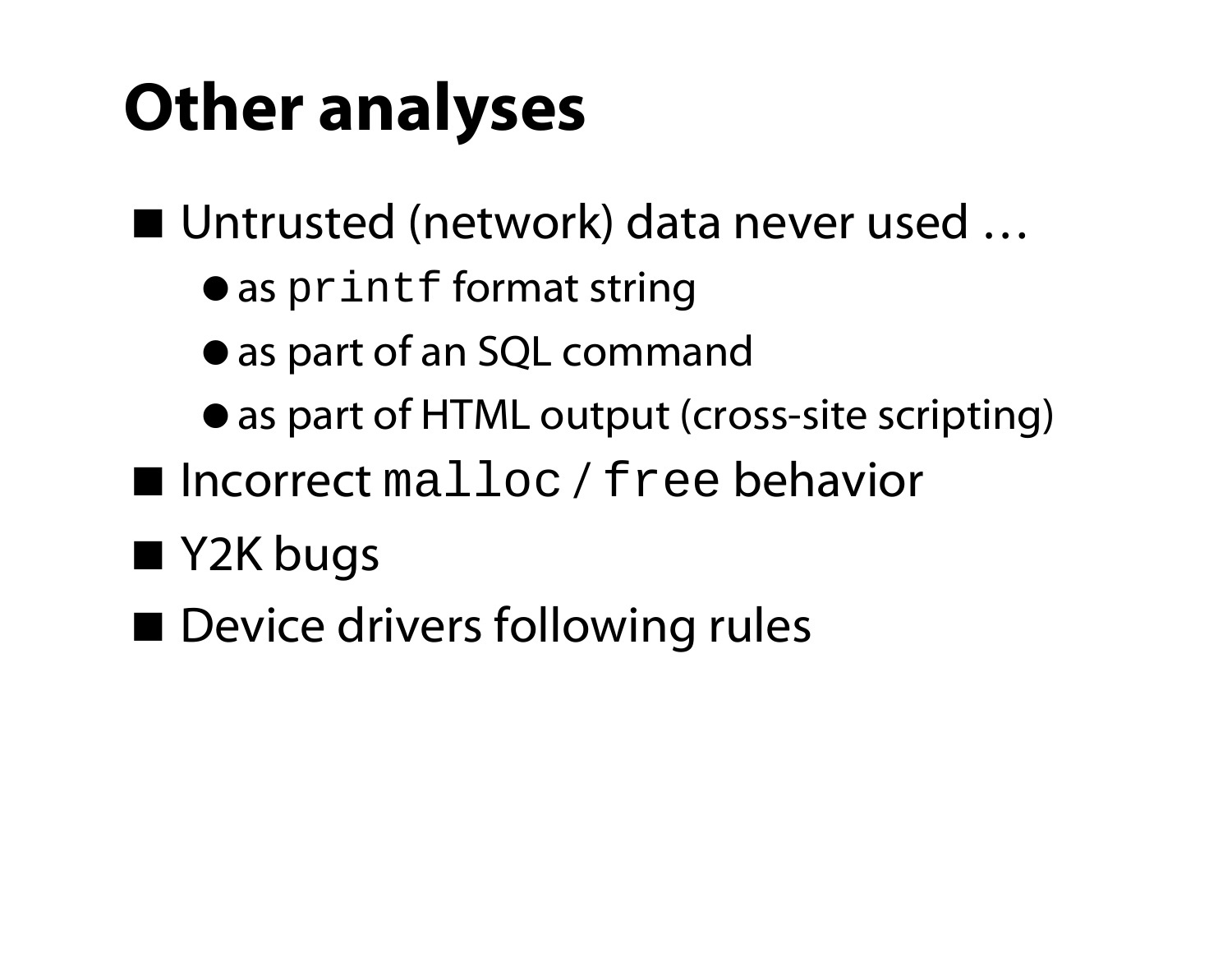#### Microsoft device driver dev tools

#### PRE *f*ast For Drivers (PFD)

- Lightweight and fast (runs in minutes)
- $\bullet$  Easy to use early in development start early
	- Use on any code that compiles
- $\bullet$  Limited to a procedure scope
- Works on any code, C and C++
- Finds many local violations
- Static Driver Verifier (SDV)
	- Extremely deep analysis (runs in hours)
	- More useful in the later stages of development
		- **\*** Requires complete driver
		- Works over the whole driver
	- Limited to WDM and to C (more planned)
	- Finds deep bugs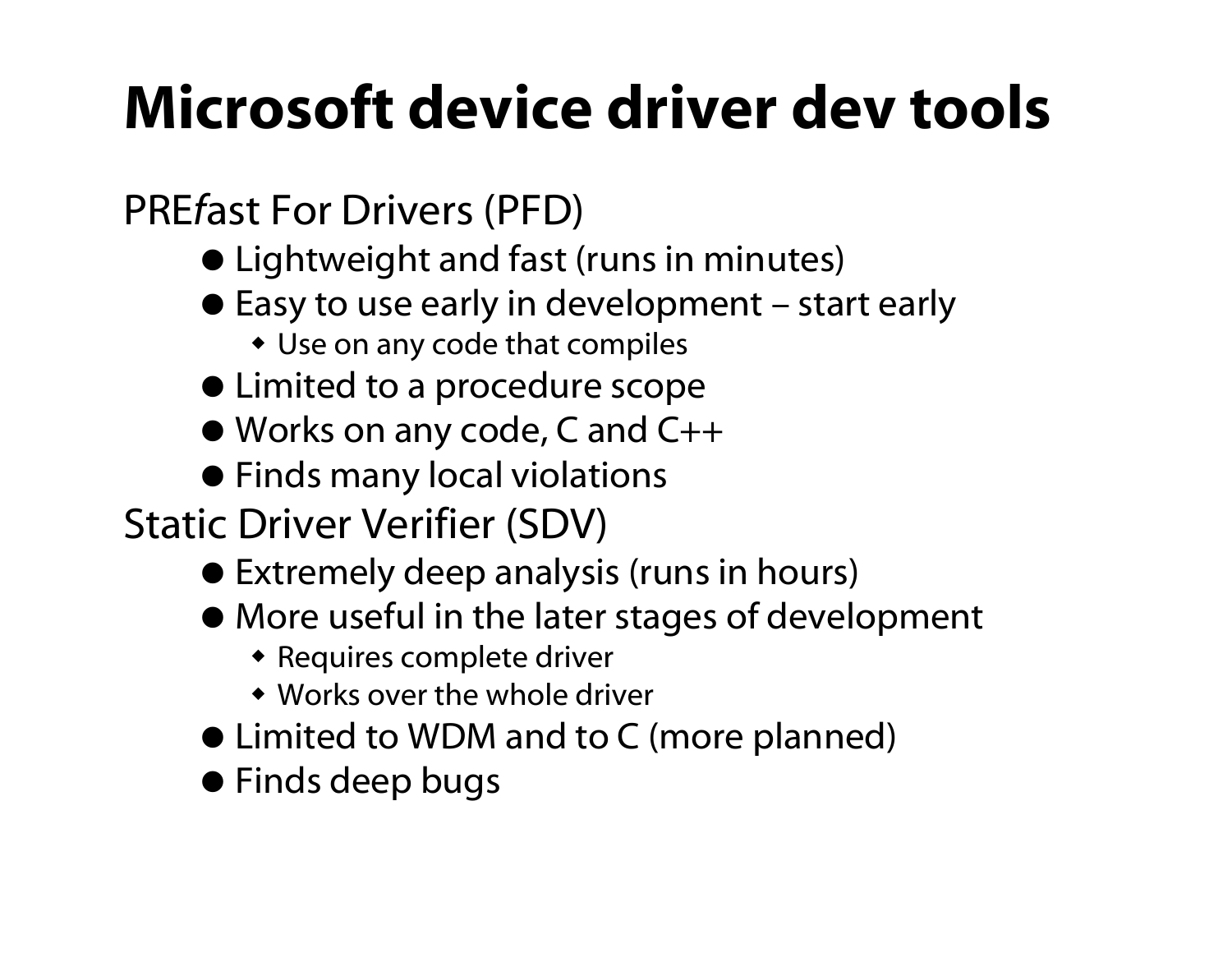# Static analysis summary

■ Powerful tools now available (open and commercial)

■ Excellent at finding obscure bugs

**Still an area of active research**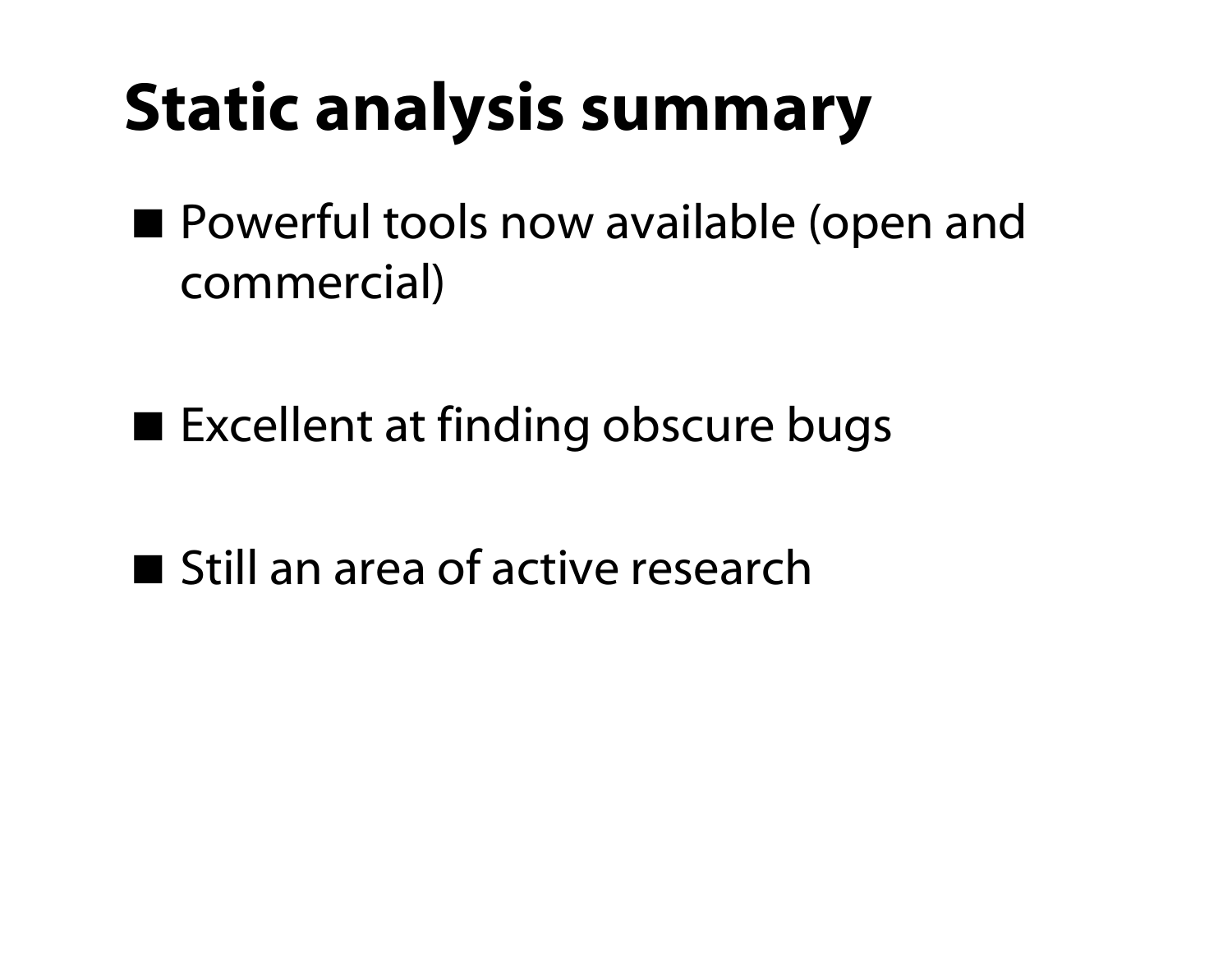## Intrusions happen

■ What do you do *after* an intrusion?

- Restore from backups?
- Identify / block attack route?
- How do you *detect* an intrusion?
- What if the intrusion compromises the whole operating system? (Rootkits)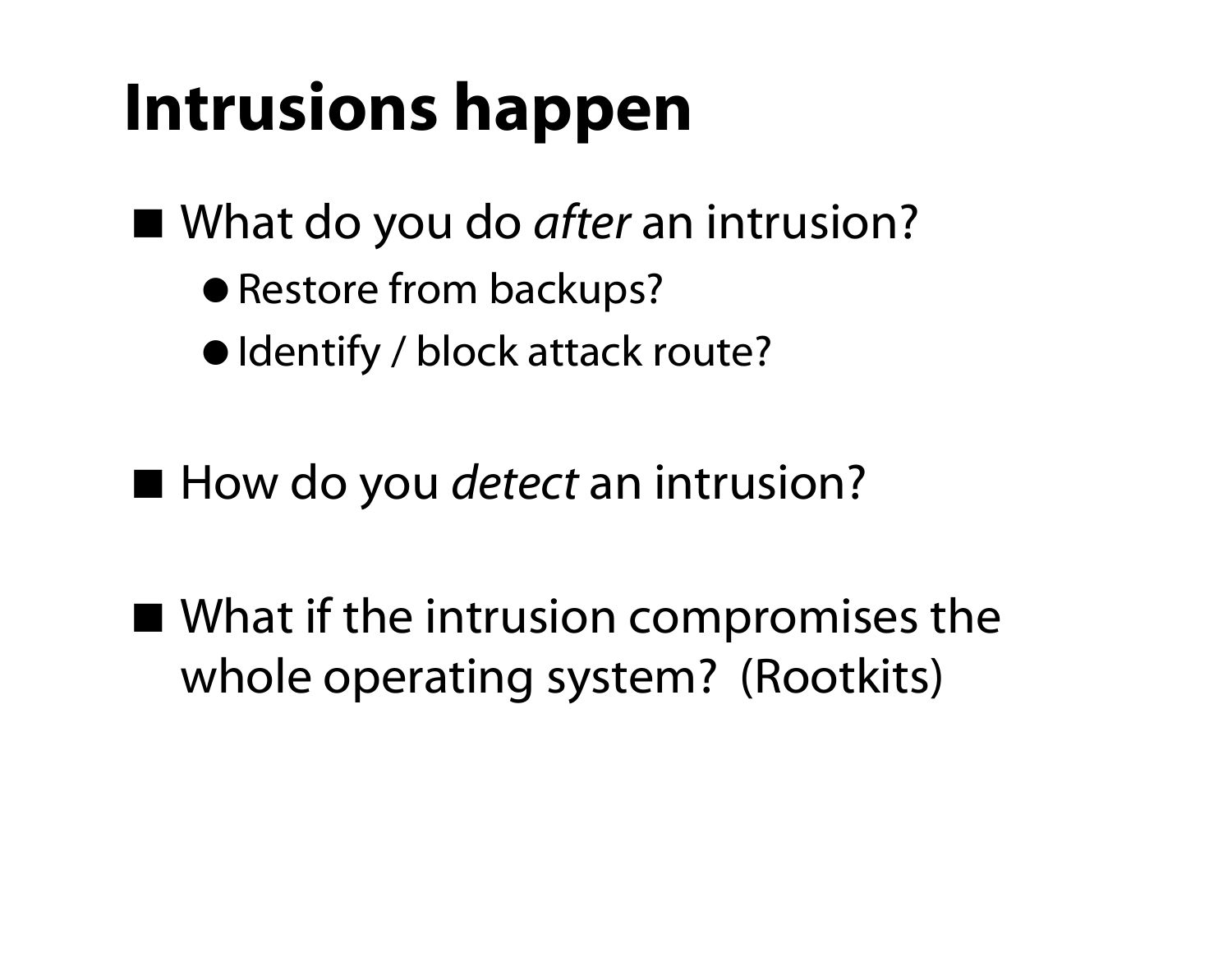### Intrusion detection systems

- Host-based (system call tracing)
	- Antivirus software
- Network-based (packet sniffing)
	- **•** Email scanners
	- **•** Firewalls

 $\blacksquare$  Large industry + lots of open software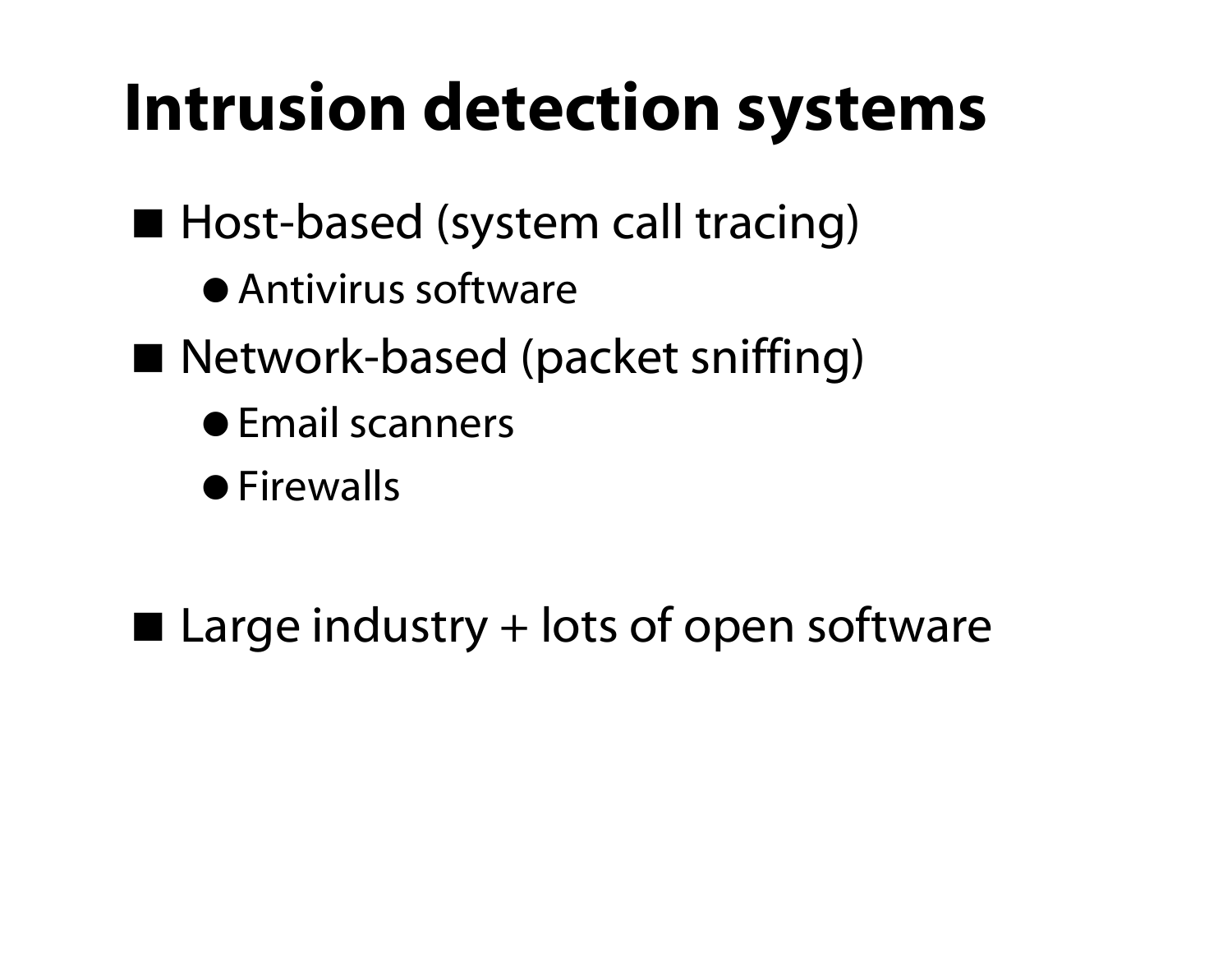# The value of honeypots

- Honeypot: a machine/service expecting no legitimate traffic
	- No worries about false positives
	- Any activity is intruder activity
- Save everything (useful for forensics)

- State of the art: zero-day attack detection
	- Detect new attacks fast
	- Propagate attack signatures quickly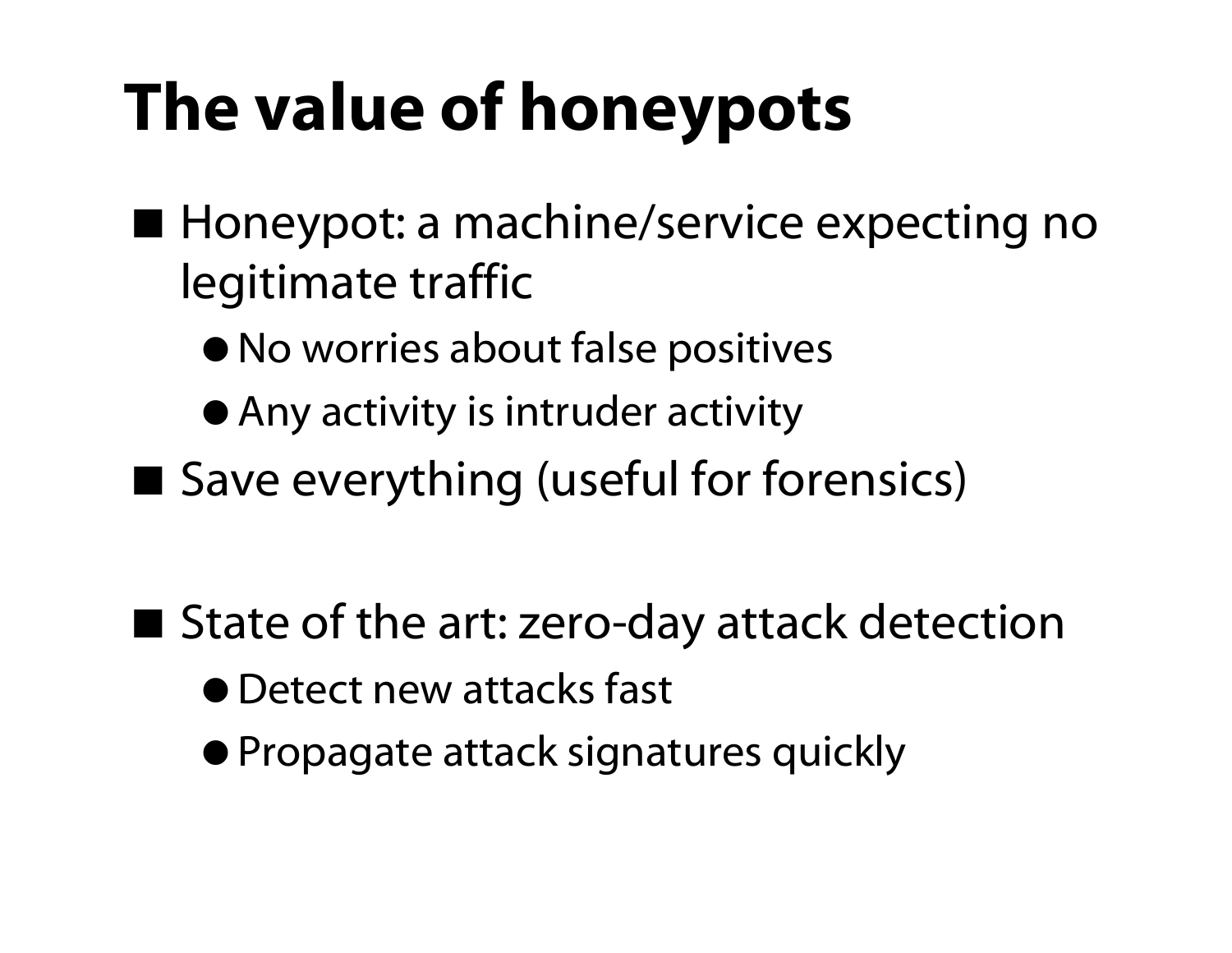# Why not just use a safe language?

#### coverity Checks include:

- Buffer overflows
- **Cross-site scripting**
- Denial of service
- **•** File corruption
- **•** Format string vulnerabilities
- **Improper bounds** checking
- Insecure access control
- Integer overflows
- Memory corruption
- Out-of-bounds array access
- **•** Privilege escalations
- **SQL** injection

#### **Remaining issues:**

 $\bullet$ **•** Cross-site scripting

 $\bullet$ 

 $\bullet$ 

 $\bullet$ 

Denial of service



- Insecure access control
	- $\bullet$  $\bullet$
- $\bullet$
- Privilege escalations
- **SQL** injection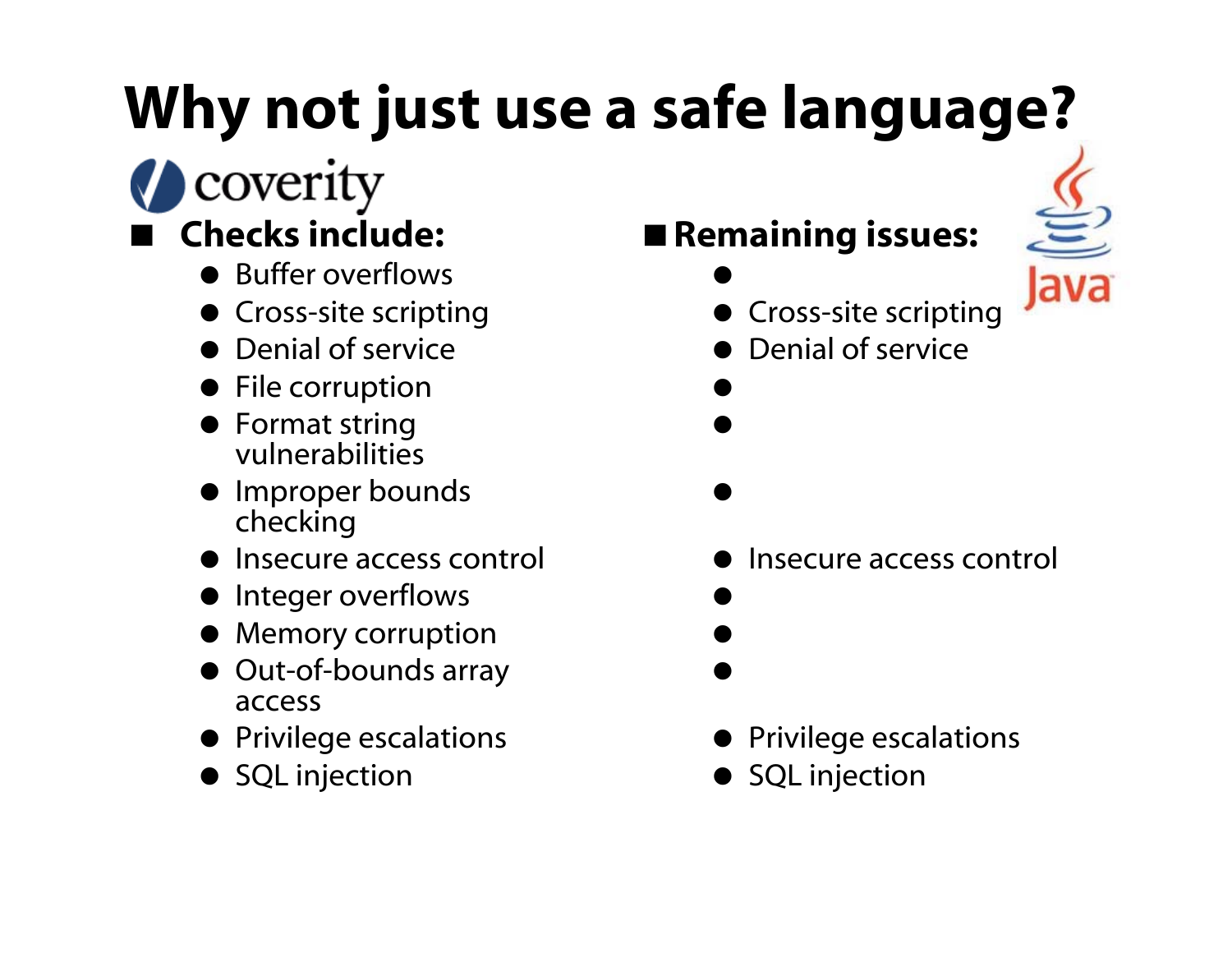# Architecting security

It's not about the programming language

Basic principles, best designed from the start

- Always check your input
- Separation / modularity
- Least privilege
- **Threat modeling / analysis**
- $\bullet$  **Software engineering processes**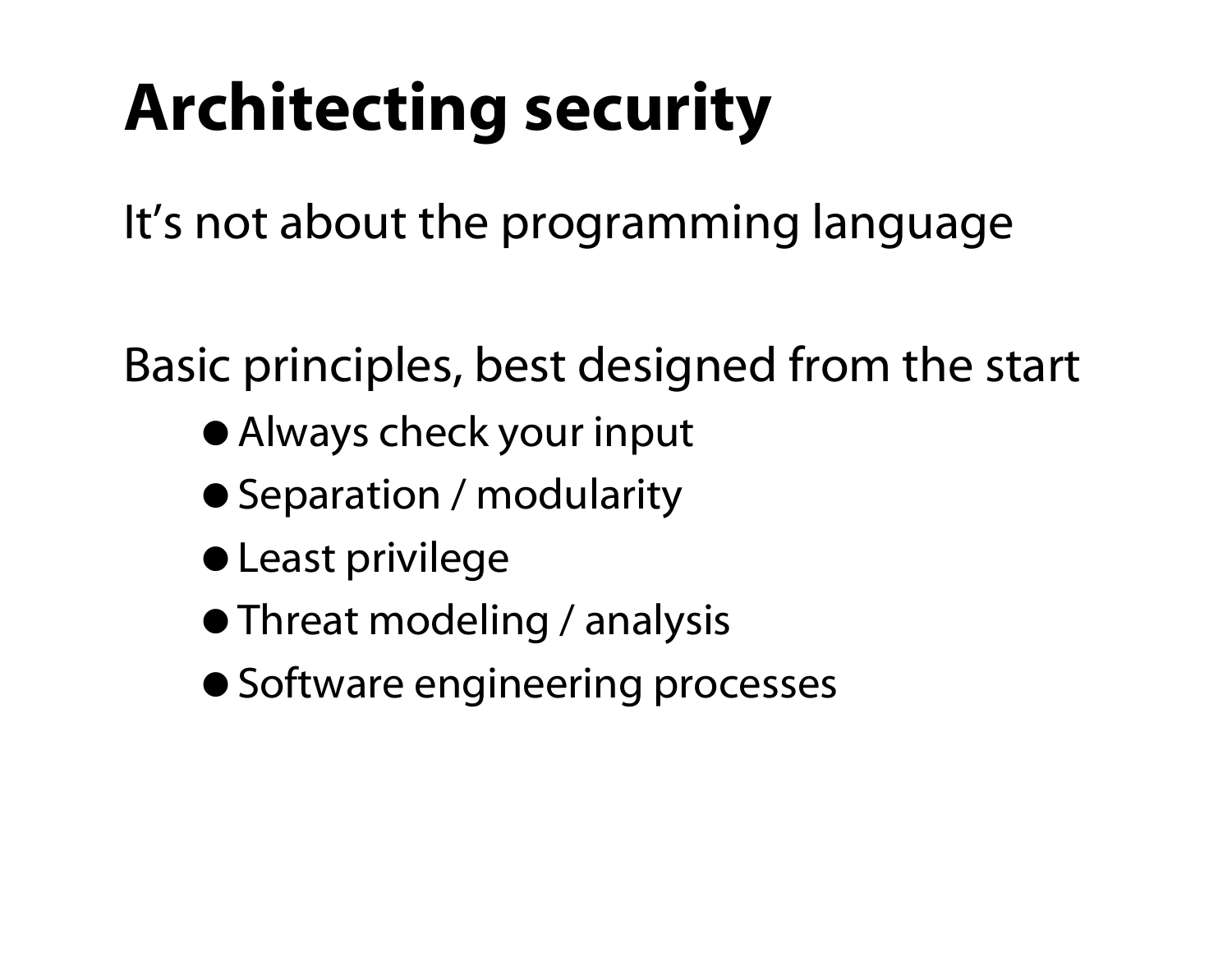# Don't trust your input

■ A huge source of real-world problems

- SQL injection attacks
- Cross-site scripting attacks
- Format string / buffer overflow attacks
- Don't even trust "trusted" input
	- Configuration files

 $\rightarrow$  Easiest change you can retrofit to an existing system.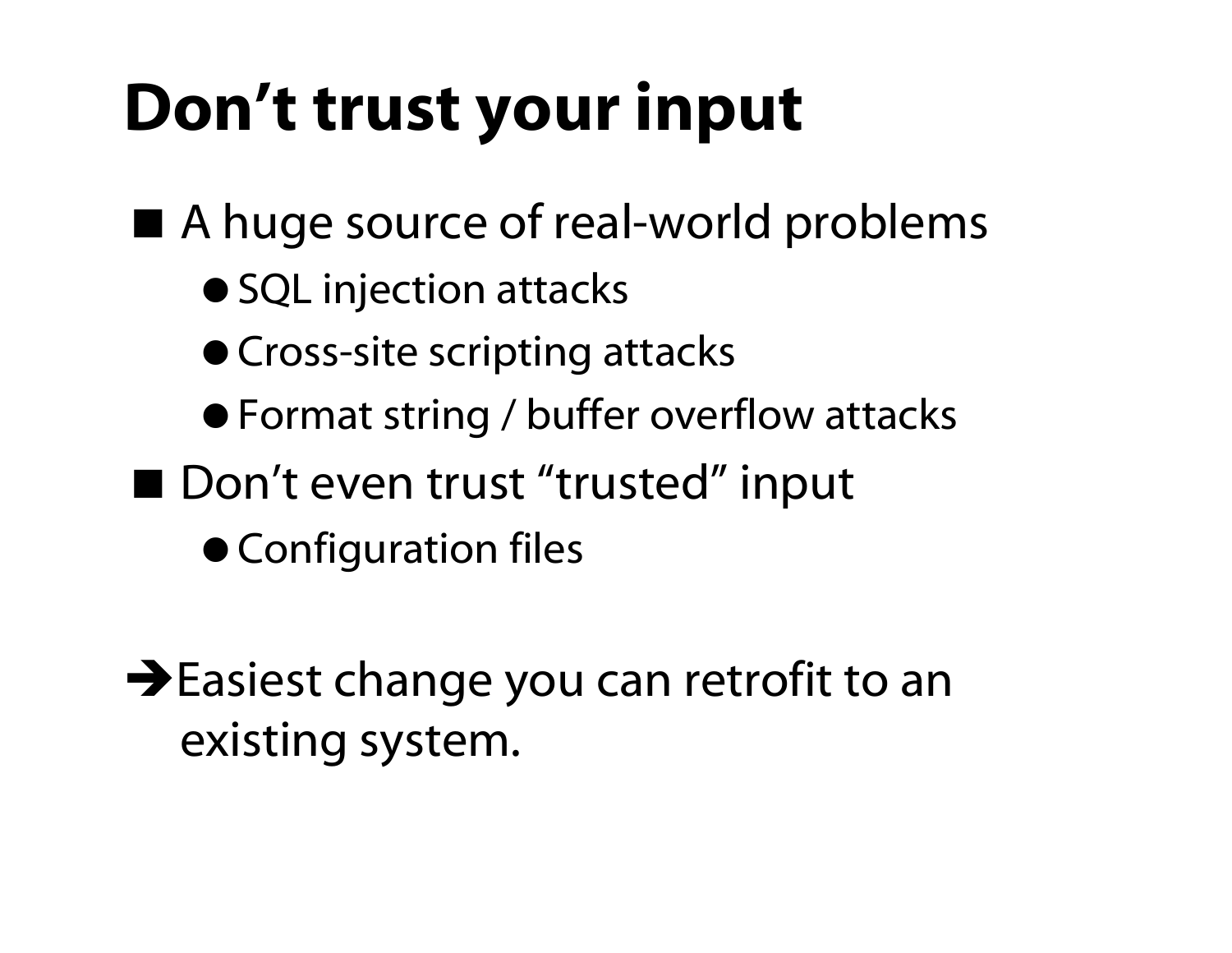#### Digresion #1: Avoid mobile code

- Temptation: use general-purpose PL interpreter as file format
	- Postscript vs. PDF
- **If necessary, remove dangerous primitives** Microsoft print driver, rasterizing example:
	- No need for file access
		- Limited font loading functionality
	- No need for network access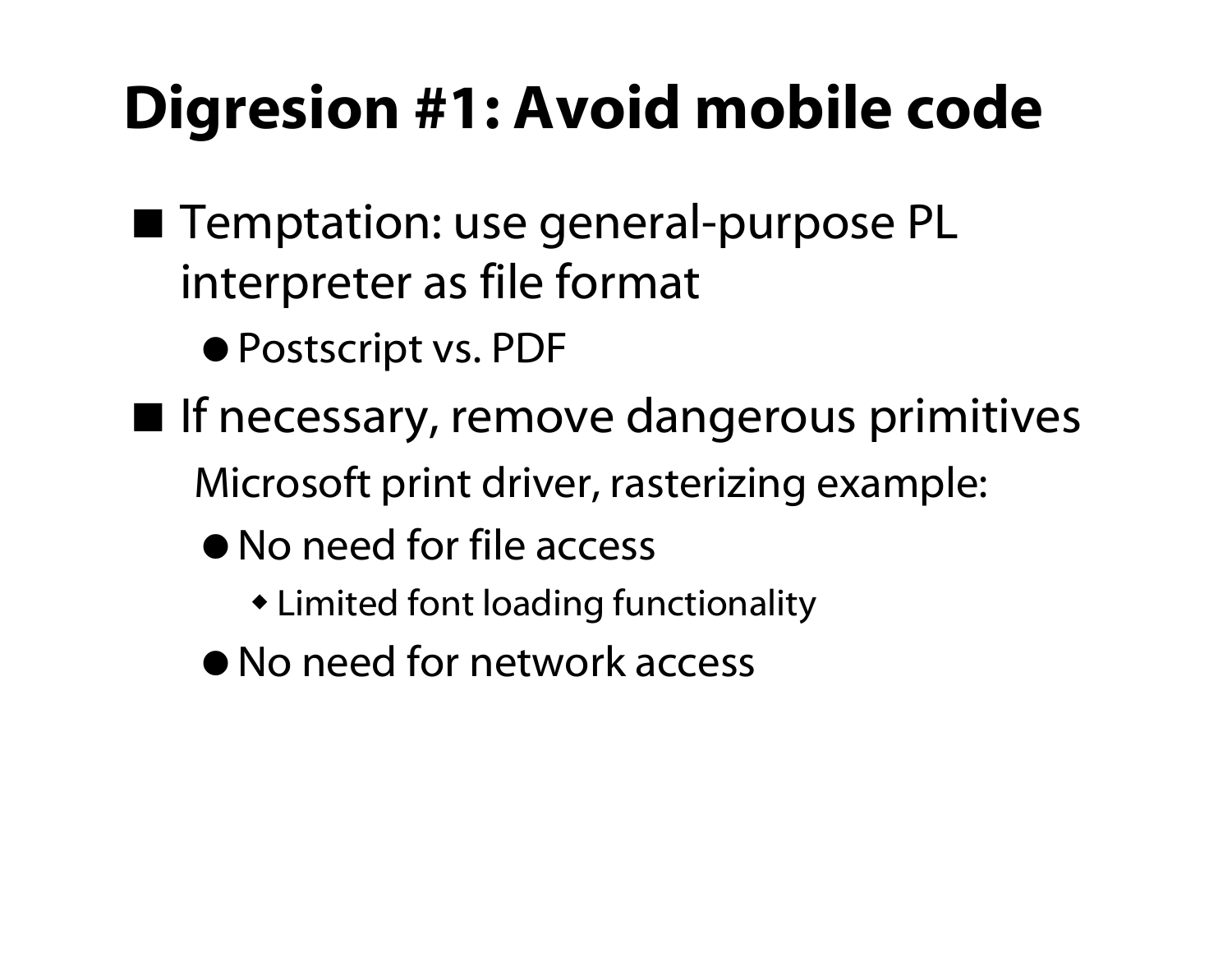# Separation / modularity

- Fault containment
	- Watchdog processes, etc.
- **Narrow interfaces** 
	- Avoid fragile class hierarchies
	- Easier to replace / re-engineer components
- Wrappers on legacy software?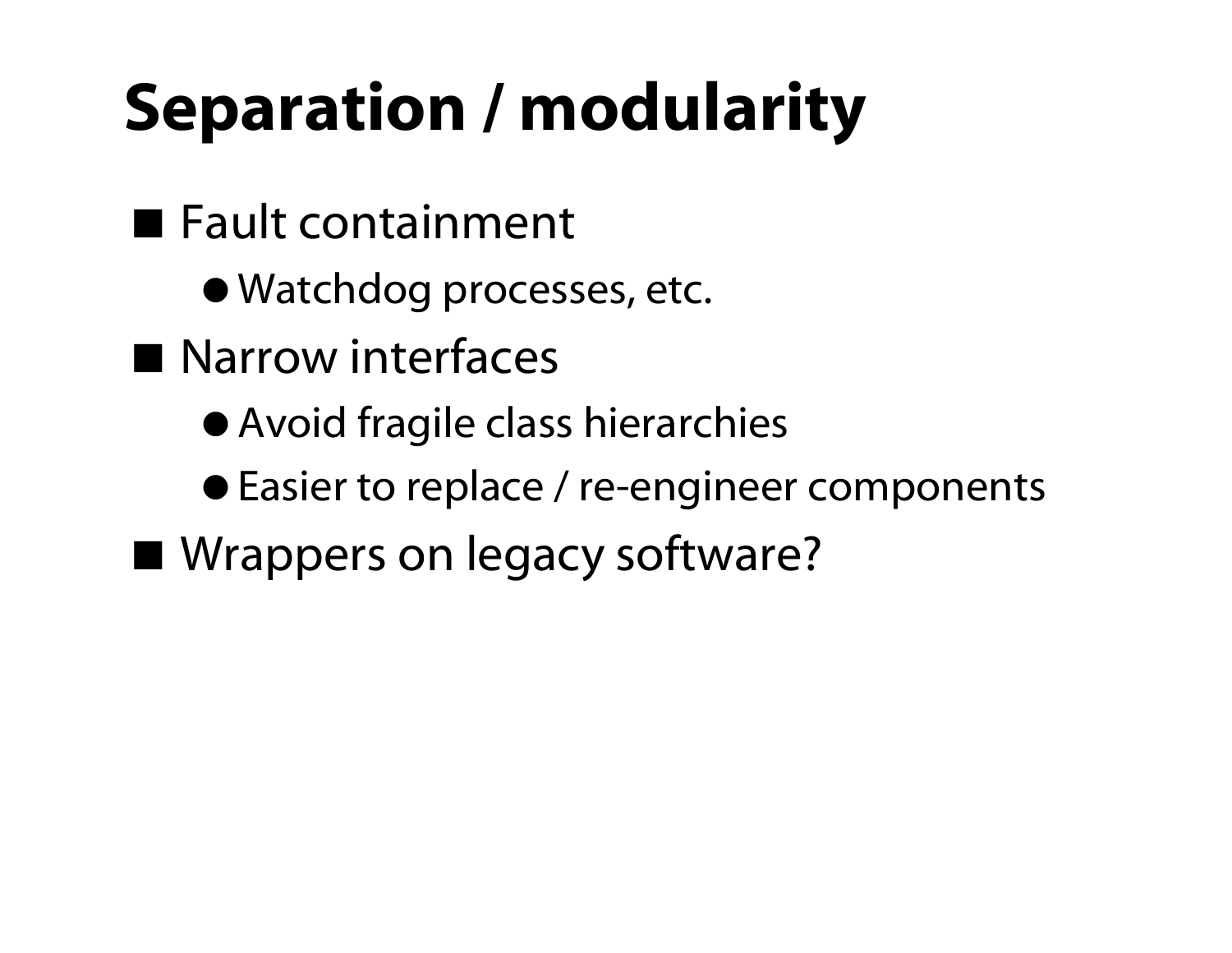# Least privilege

■ Most valuable idea in software architecture ■ Different modules need different privileges

- $\blacksquare$  Reduce the size of trusted components
	- $\bullet$  Less code to audit for correctness
	- Limit damage from a security compromise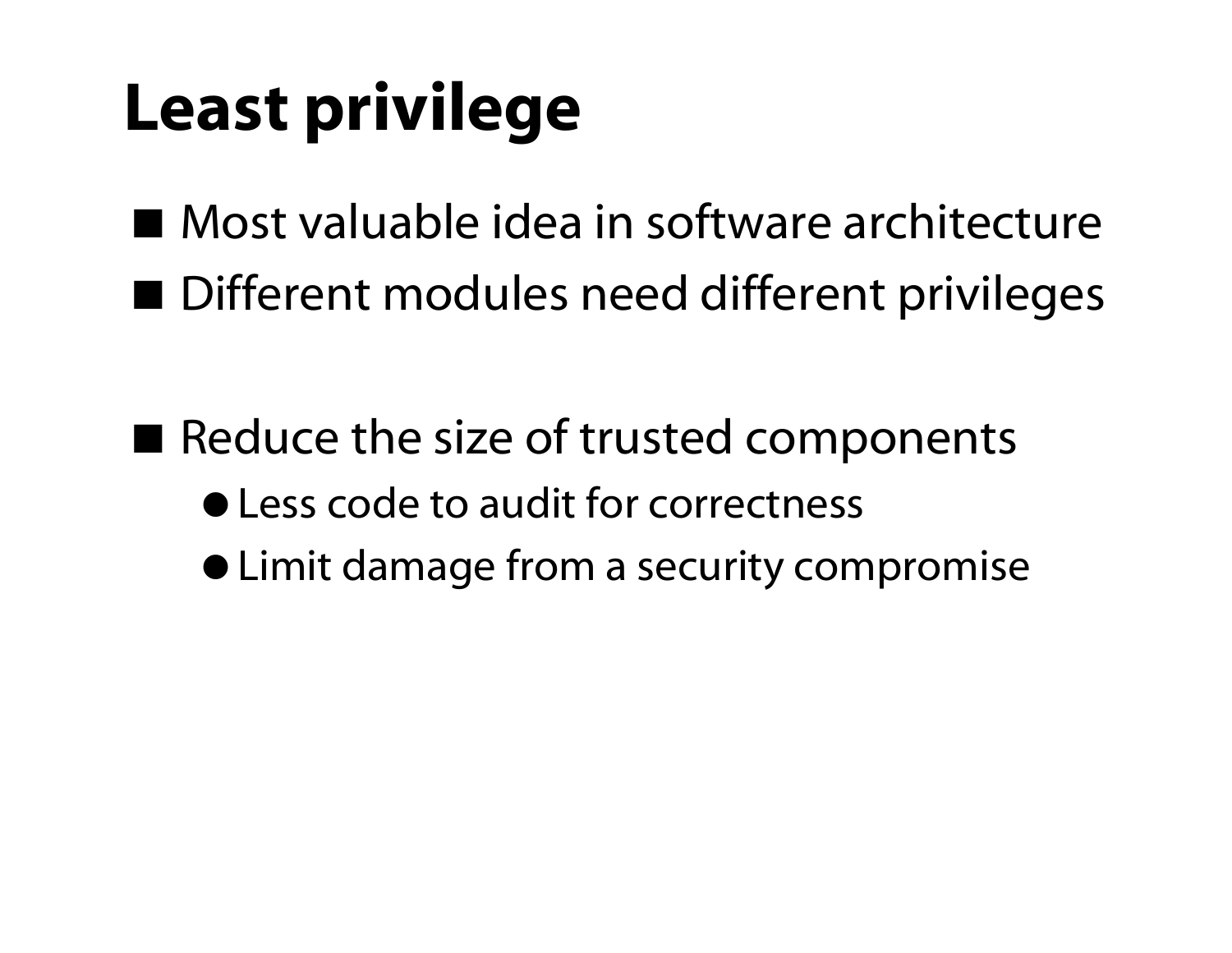#### Least privilege with OS features

■ Separate user ids for different programs

- Limited privileges for most u sers
- Example: *postfix* mail transport agent

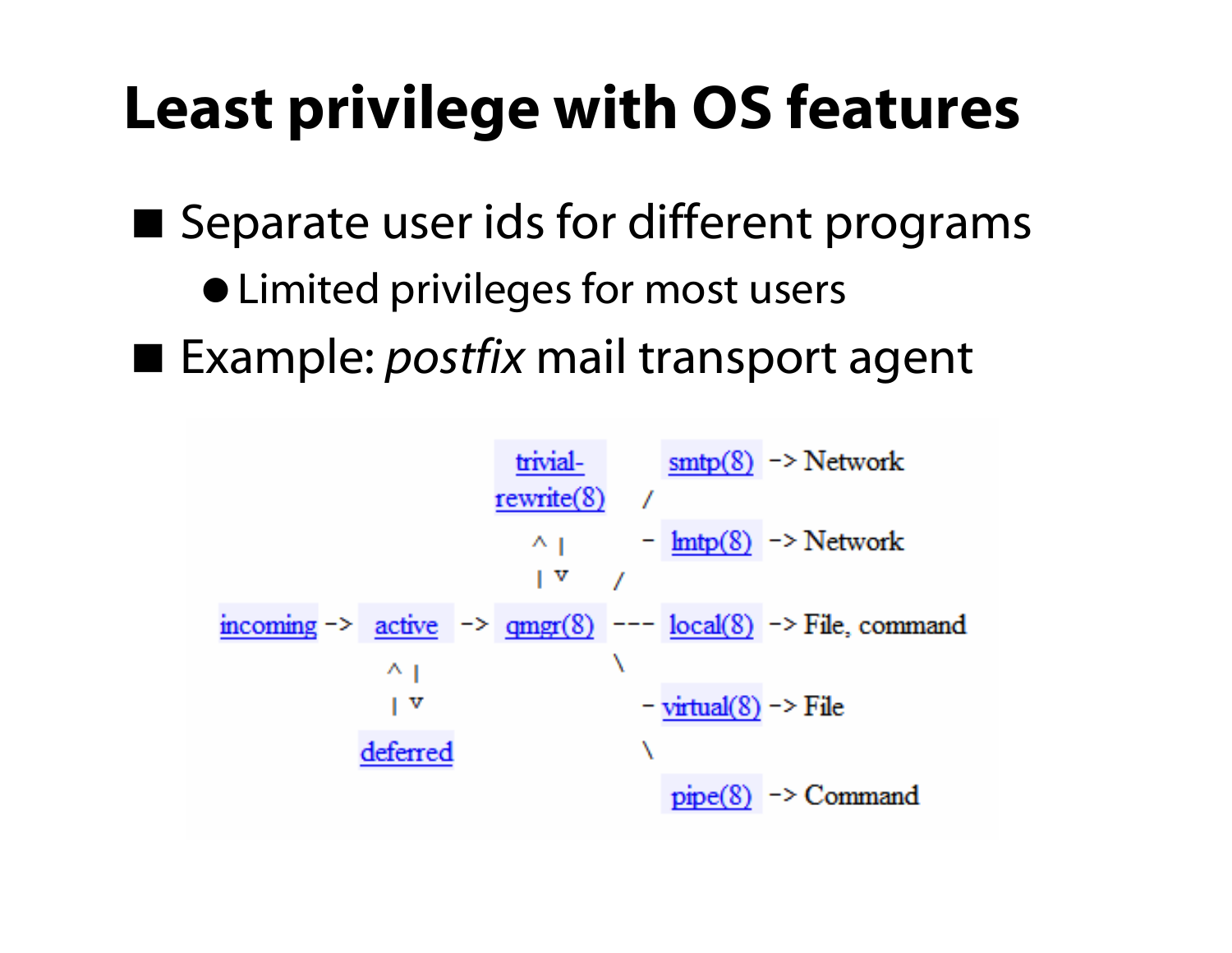# Digression #2: setuid, chroot

- Temptation: run as root, emulate user
	- 1. stat() file owner / permissions
	- 2. Read/write as superuser
- Risk: attacker may replace file (Time of check to time of use attack)
- **Preferable: setuid() to the user**
- ٠ Related: use chroot() rather than parsing filenames to restrict a directory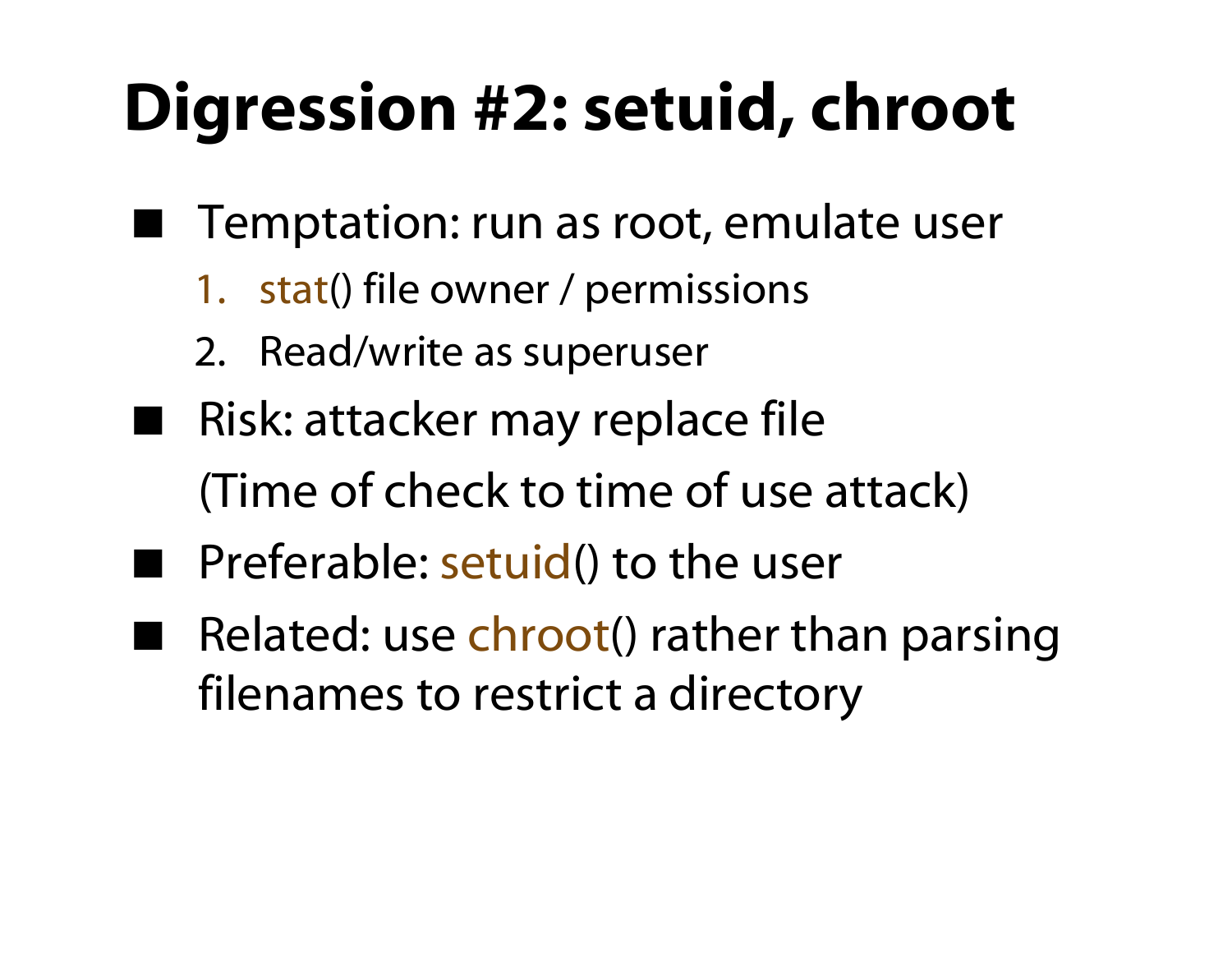# Threat modeling

What's going to go wrong?

- Hardware failure
- Software corner-case bugs
- Flash crowds ("Slashdot effect")

Adversaries

- Theft of service (rootkits / zombies)
- Read / leak secrets (credit card numbers)
- Write / modify data
- Insider threats?

Plan in advance!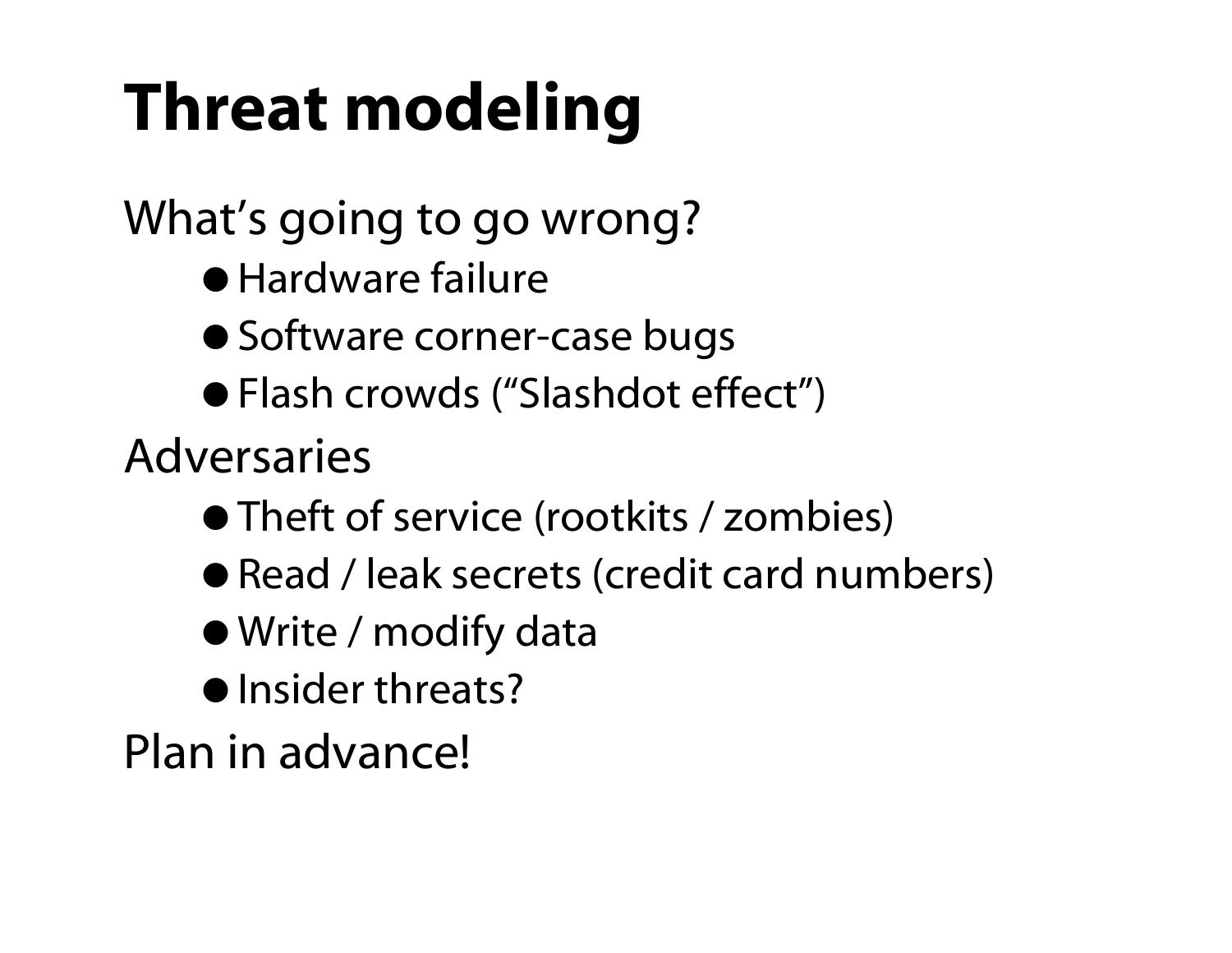# Software engineering process

Any process is better than no process.

- Software version control
- Unit testing
- Code reviews
- Pair programming
- Rapid prototyping

Any good idea can be overdone. **Design patterns**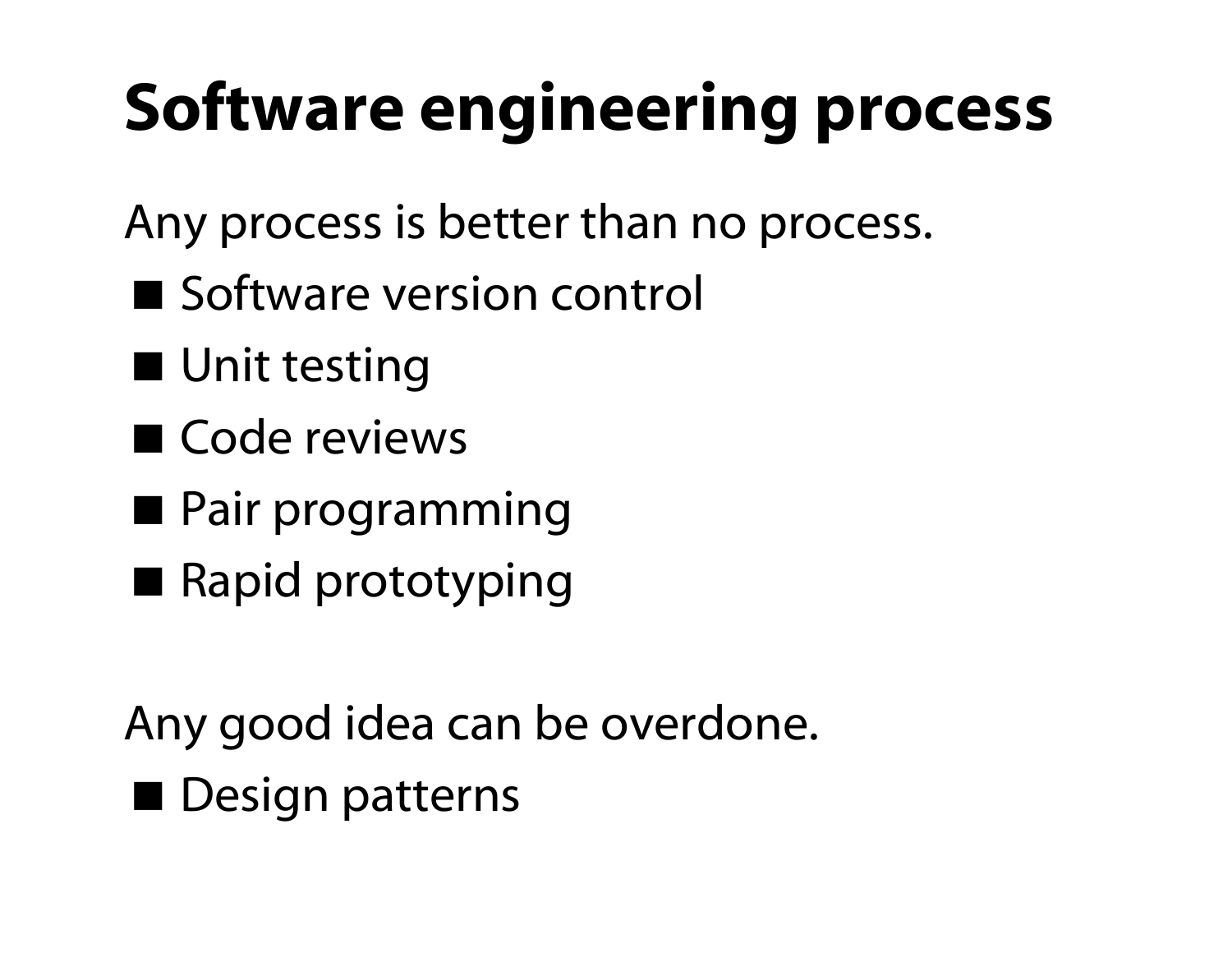#### Duff's Law

"Whenever possible, steal code."

■ Somebody else maintains it

- Example: OpenSSL, rapid security fixes
- Avoid making subtle mistakes
	- Notable problem with crypto & network protocols
- More time on your own code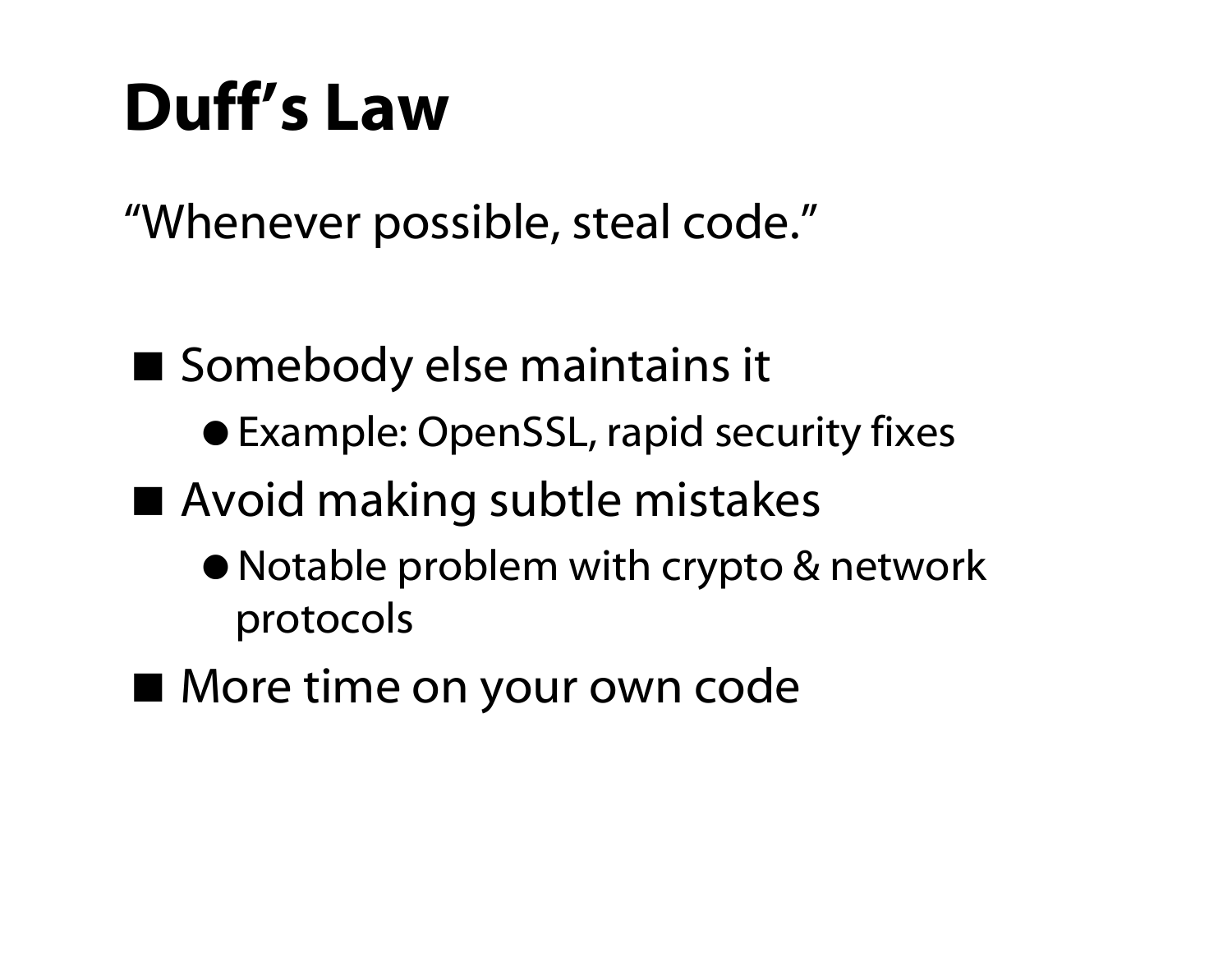### Example: Banks / e-Commerce

Hardware failure

**• Time is money; aggressive replication** 

Obscure bugs

- Load testing with real traces
- "Fuzz" testing (random inputs)

Flash crowds

- Over-provision + estimates of worst-case
- $\bullet$  **Service prioritization?**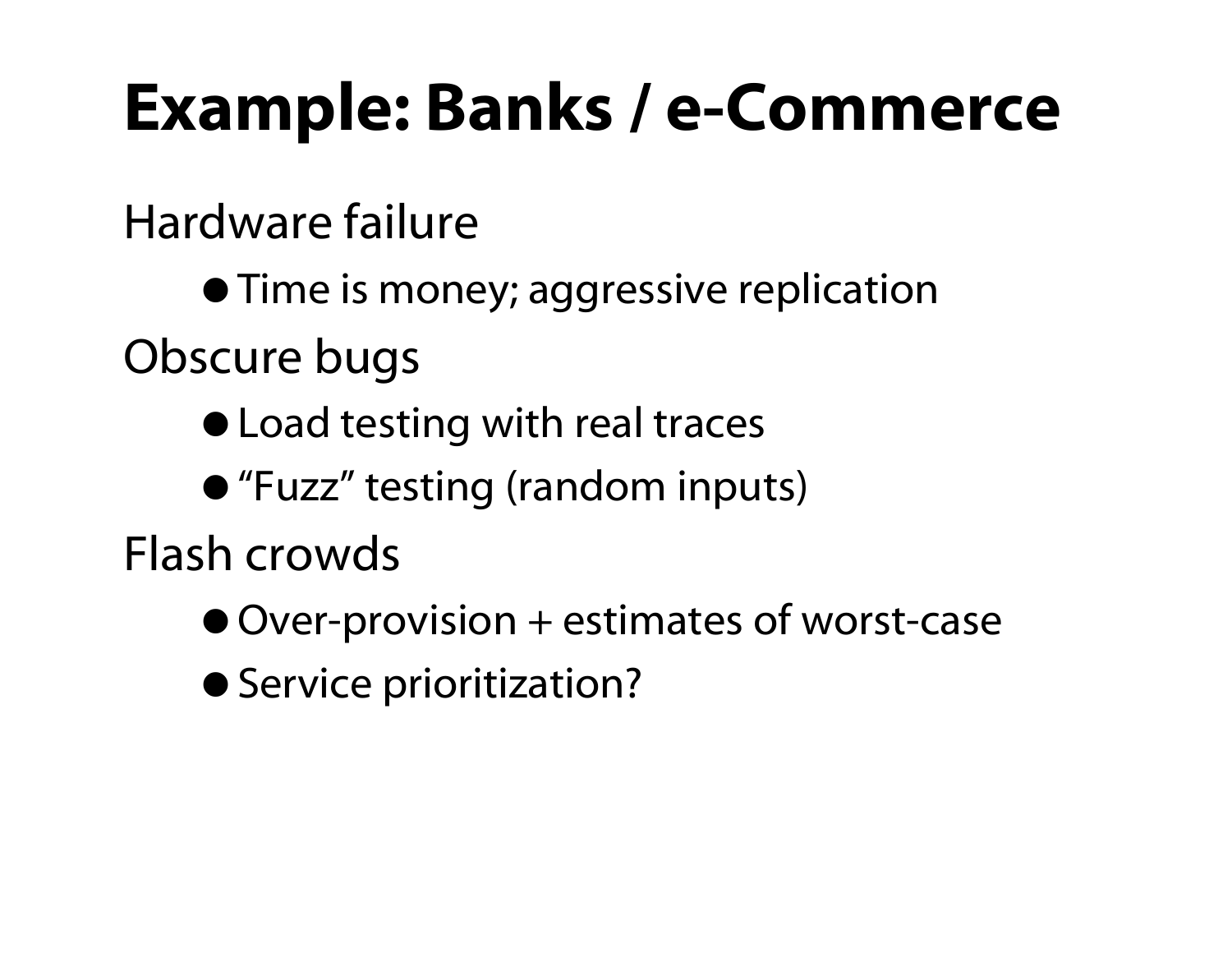## Bank adversaries

#### Theft of service

- Aggressive / annoying firewalls & IDS
- Human monitoring
- Regularly reinstall computers from scratch
- Read / write secrets (i.e., steal money)
	- "Red Team" (adversarial) code analysis
	- Online auditing / redundant records

Insider threats

**• Separation of user privileges**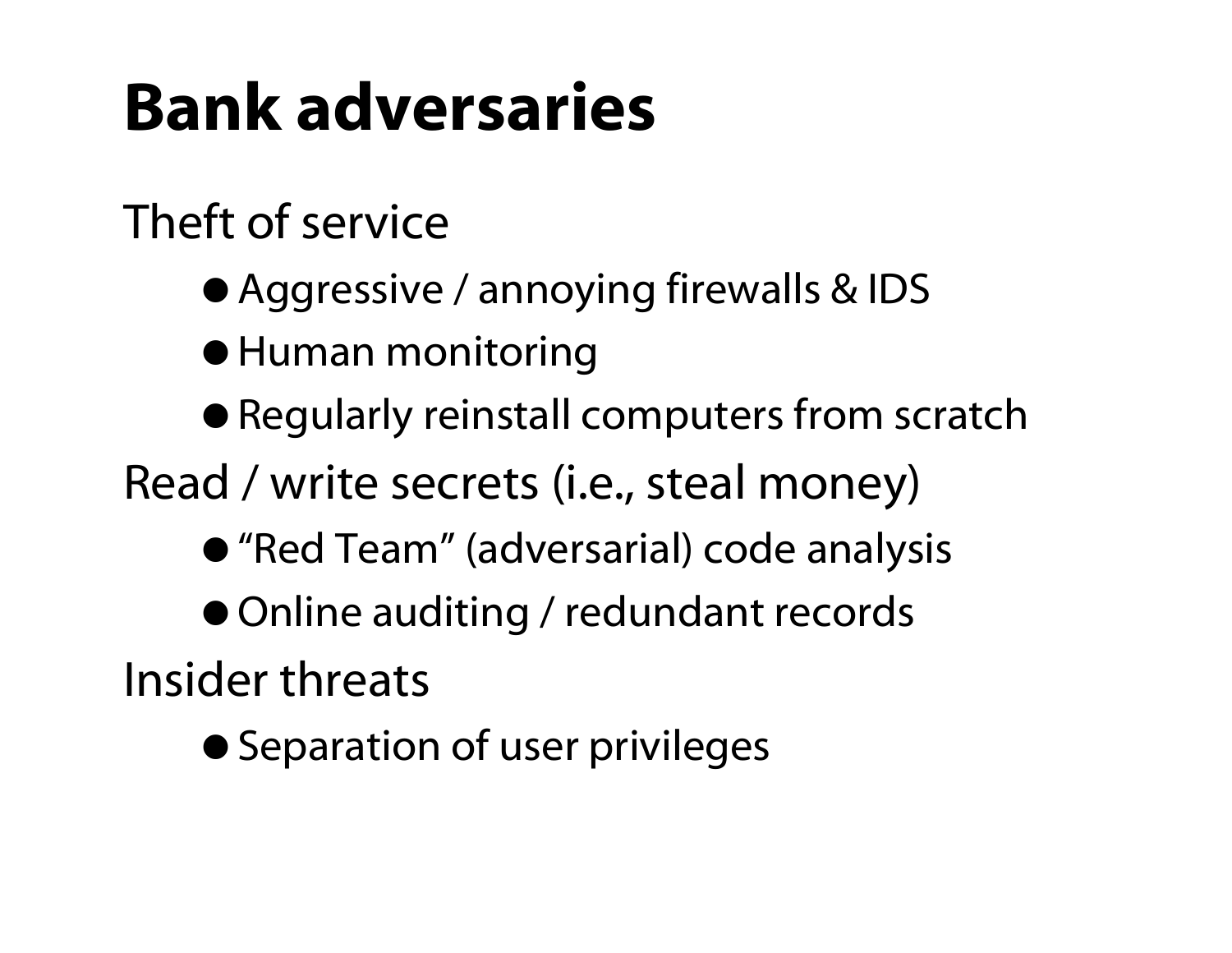### What about…

Aircraft control software?

- No malicious users / developers
- Higher reliability requirements

Consumer operating system?

- Uses / configurations you can't anticipate
- $\bullet$  Importance of crash recovery

Voting machine software?

 Every person (developers, poll workers, voters) may be malicious!

(More on voting machines, later)